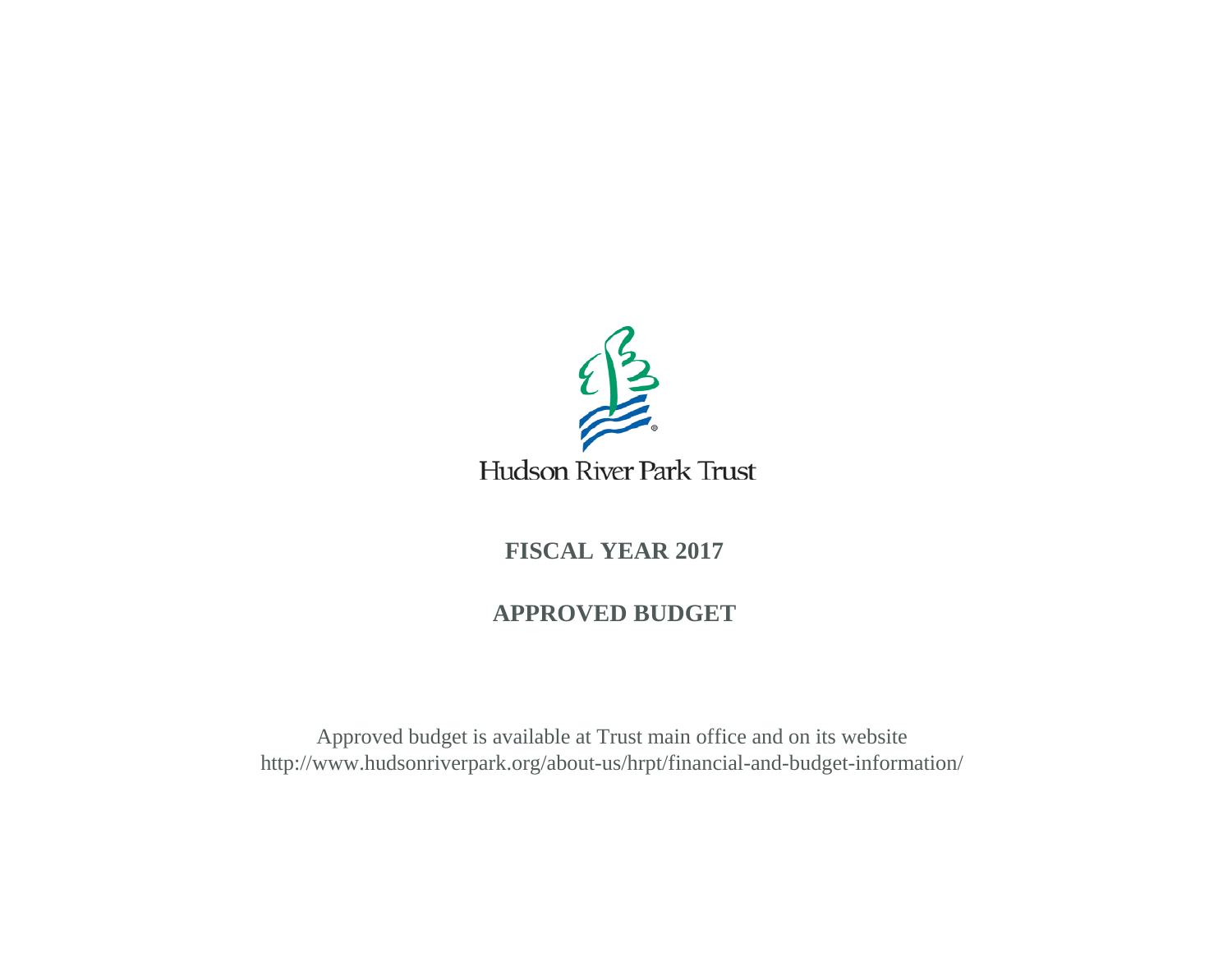# **HUDSON RIVER PARK TRUST - APPROVED FY 2017 BUDGET**

**INDEX OF TABLES**

| EXHIBIT 1 - REVENUE AND OPEX (COMPARISON FY APPROVED 2017, APPROVED 2016, PROJECTED ACTUAL 2016)                     | Page 3     |
|----------------------------------------------------------------------------------------------------------------------|------------|
| EXHIBIT 2- SUMMARY REPORT - HUDSON RIVER PARK TRUST - 2017 APPROVED BUDGET VS. 2016 APPROVED BUDGET                  | Page 4     |
| <b>EXHIBIT 2- SUMMARY REPORT - CHART 1</b>                                                                           | Page 5     |
| <b>EXHIBIT 2- SUMMARY REPORT - CHART 2</b>                                                                           | Page 6     |
| <b>EXHIBIT 3 - BUDGET SUMMARY (COMPARISON FY 2017 APPROVED VS FY 2016 APPROVED)</b>                                  | Page 7     |
| <b>EXHIBIT 3 - BUDGET SUMMARY CHART</b>                                                                              | Page 8     |
| <b>EXHIBIT 4 - REVENUE (COMPARISON FY 2017 APPROVED VS FY 2016 APPROVED)</b>                                         | Page 9     |
| <b>EXHIBIT 4 - REVENUE CHART</b>                                                                                     | Page 10    |
| <b>EXHIBIT 5 - PERSONNEL SERVICES (COMPARISON FY 2017 APPROVED VS FY 2016 APPROVED)</b>                              | Page 11    |
| <b>EXHIBIT 5 - PERSONNEL SERVICES CHART</b>                                                                          | Page 12    |
| EXHIBIT 6 - OTHER THAN PERSONNEL SERVICES (COMPARISON FY2017 APPROVED VS FY2016 APPROVED VS FY2016 PROJECTED ACTUAL) | Page 13    |
| <b>EXHIBIT 6 - OTHER THAN PERSONNEL SERVICES CHART</b>                                                               | Page 14    |
| <b>EXHIBIT 7 - CAPITAL EXPENSES &amp; CAPITAL MAINTENANCE FY 2017 APPROVED</b>                                       | Page 15    |
| <b>EXHIBIT 7 - CAPITAL EXPENSES &amp; CAPITAL MAINTENANCE CHART</b>                                                  | Page 16    |
| <b>BUDGET NARRATIVE</b>                                                                                              | Page 17-27 |
|                                                                                                                      |            |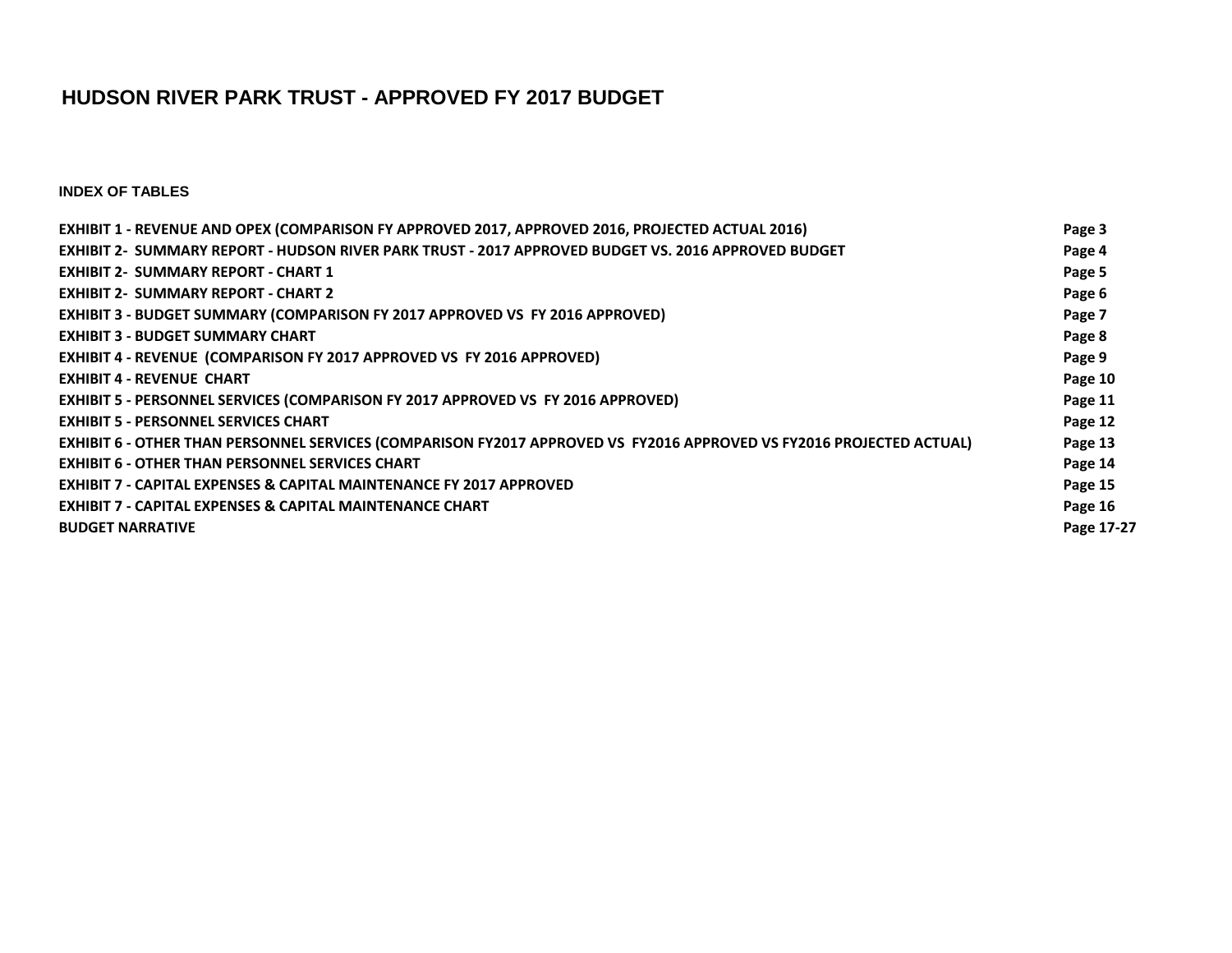# **HUDSON RIVER PARK TRUST - FY 2017 APPROVED BUDGET**

**EXHIBIT 1 - REVENUE AND OPEX (COMPARISON FY APPROVED 2017, APPROVED 2016, PROJECTED ACTUAL 2016)**

|                                                                                               | <b>APPROVED</b><br>FY2017 | <b>APPROVED</b><br>FY2016 | PROJECTED ACTUAL<br>FY2016 (PRELIMINARY) |
|-----------------------------------------------------------------------------------------------|---------------------------|---------------------------|------------------------------------------|
| <b>REVENUE</b>                                                                                |                           |                           |                                          |
|                                                                                               |                           |                           |                                          |
| <b>LEASE &amp; OCCUPANCY PERMITS</b>                                                          | \$14,094,411              | \$9,917,905               | \$14,076,614                             |
|                                                                                               |                           |                           |                                          |
| <b>PARKING, &amp; FEE REVENUE</b>                                                             |                           |                           |                                          |
| FEES - GEN'L                                                                                  | \$1,500,000               | \$1,700,000               | \$2,500,465                              |
| <b>FIELD FEES</b>                                                                             | \$250,000                 | \$300,000                 | \$297,324                                |
| PARKING INCOME (NET OF TAXES)                                                                 | \$6,057,965               | \$6,172,149               | \$6,292,801                              |
| <b>PARKING &amp; FEEE REVENUE</b>                                                             | \$7,807,965               | \$8,172,149               | \$9,090,590                              |
|                                                                                               |                           |                           |                                          |
| <b>OTHER REVENUE</b><br><b>INTEREST</b>                                                       | \$115,000                 | \$121,000                 | \$108,032                                |
| <b>CONTRIBUTIONS</b>                                                                          | \$1,000,000               | \$1,000,000               | \$1,058,175                              |
| SPONSORSHIPS                                                                                  | \$600,000                 | \$400,000                 | \$647,325                                |
| <b>OTHER INCOME</b>                                                                           | \$150,000                 | \$125,000                 | \$162,708                                |
| <b>GRANTS</b>                                                                                 | \$25,000                  | \$50,000                  | \$12,200                                 |
| <b>TOTAL OTHER REVENUE</b>                                                                    | \$1,890,000               | \$1,696,000               | \$1,988,440                              |
|                                                                                               |                           |                           |                                          |
| <b>TOTAL REVENUE</b>                                                                          | \$23,792,376              | \$19,786,054              | \$25,155,643                             |
| <b>EXPENSES</b>                                                                               |                           |                           |                                          |
|                                                                                               |                           |                           |                                          |
| <b>PAYROLL REG-FULL</b>                                                                       | \$5,438,466               | \$5,063,896               | \$4,765,663                              |
| PAYROLL - OVERTIME                                                                            | \$83,688                  | \$68,500                  | \$67,180                                 |
| PAYROLL PART TIME & SEASONALS                                                                 | \$443,863                 | \$427,976                 | \$395,863                                |
| <b>SUBTOTAL DIRECT PAYROLL</b>                                                                |                           |                           |                                          |
|                                                                                               | \$5,966,016               | \$5,560,372               | \$5,228,706                              |
| FRINGE-WORKERS COMP.                                                                          | \$138,770                 | \$98,762                  | \$92,871                                 |
| FRINGE- STATE UNEMP.                                                                          | \$83,343                  | \$80,095                  | \$75,318                                 |
| FRINGE - RETIRE. CONTRIB.                                                                     | \$815,718                 | \$812,225                 | \$763,778                                |
| <b>FRINGE-FICA</b>                                                                            | \$400,252                 | \$388,263                 | \$365,104                                |
| FRINGE- MEDICAL                                                                               | \$801,736                 | \$759,087                 | \$693,326                                |
| <b>FRINGE - OTHER</b>                                                                         | \$218,334                 | \$218,838                 | \$205,784                                |
|                                                                                               |                           |                           |                                          |
| <b>SUBTOTAL FRINGE BENEFITS</b>                                                               | \$2,458,153               | \$2,357,269               | \$2,196,181                              |
| <b>TOTAL PERSONNEL SERVICES</b>                                                               | \$8,424,169               | \$7,917,641               | \$7,424,886                              |
|                                                                                               |                           |                           |                                          |
| <b>OTHER THAN PERSONAL SERVICES (OTPS)</b><br>INSURANCE ( NET OF STATE IN CITY REIMBURSEMENT) | \$748,054                 | \$717,650                 | \$650,482                                |
| JANITORIAL/SANITATION                                                                         | \$1,260,000               | \$1,100,000               | \$1,065,472                              |
| <b>LEGAL FEE</b>                                                                              | \$905,000                 | \$970,000                 | \$500,000                                |
| <b>LIGHT POWER &amp; UTILITIES</b>                                                            | \$1,577,000               | \$1,622,000               | \$1,621,000                              |
| PIER 40 PARKING MANAGEMENT                                                                    | \$1,264,724               | \$971,873                 | \$831,220                                |
| <b>SECURITY</b>                                                                               | \$2,600,000               | \$2,600,000               | \$2,475,000                              |
| <b>OTHER OTPS</b>                                                                             | \$3,825,101               | \$3,623,932               | \$3,484,809                              |
|                                                                                               |                           |                           |                                          |
| <b>SUBTOTAL OTPS</b>                                                                          | \$12,179,879              | \$11,605,455              | \$10,627,982                             |
| <b>TOTAL OPEX (PERSONNEL AND OTPS)</b>                                                        | \$20,604,048              | \$19,523,096              | \$18,052,869                             |
| NOI / OPERATING SURPLUS (PRE CAPx, NON-CASH EXPENSES)                                         | \$3,188,328               | \$262,958                 | \$7,102,774                              |
|                                                                                               |                           |                           |                                          |
| CAPITAL MAINTENANCE (CAPm)                                                                    | \$3,892,970               | \$6,857,690               | \$4,000,000                              |
| <b>EQUIPMENT (CAPx)</b>                                                                       | \$850,500                 | \$493,000                 | \$425,000                                |
|                                                                                               |                           |                           |                                          |
| <b>SUBTOTAL OF CAPx AND CAPm</b>                                                              | \$4,743,470               | \$7,350,690               | \$4,425,000                              |
|                                                                                               |                           |                           |                                          |
| <b>OPERATING SURPLUS (DEFICIT) AFTER CAPX &amp; CAPM</b>                                      | (\$1,555,142)             | (57,087,732)              | \$2,677,774                              |
|                                                                                               |                           |                           |                                          |
| NON-CASH, NON-OPERATING EXPENSES                                                              |                           |                           |                                          |
| OTHER POST EMPLOYMENT BENEFITS                                                                | \$1,250,215               | \$1,213,801               | \$1,213,801                              |
| <b>DEPRECIATION</b>                                                                           | \$11,060,719              | \$10,738,562              | \$10,024,277                             |
|                                                                                               |                           |                           |                                          |
| SUBTOTAL NON-CASH, NON-OPERATING EXPENSES                                                     | \$12,310,934              | \$11,952,363              | \$11,238,078                             |
|                                                                                               |                           |                           |                                          |
| NOI (AFTER NON-CASH, NON-OPERATING EXPENSES)                                                  | ( \$9,122,606)            | (\$11,689,405)            | ( \$4,135,304)                           |

-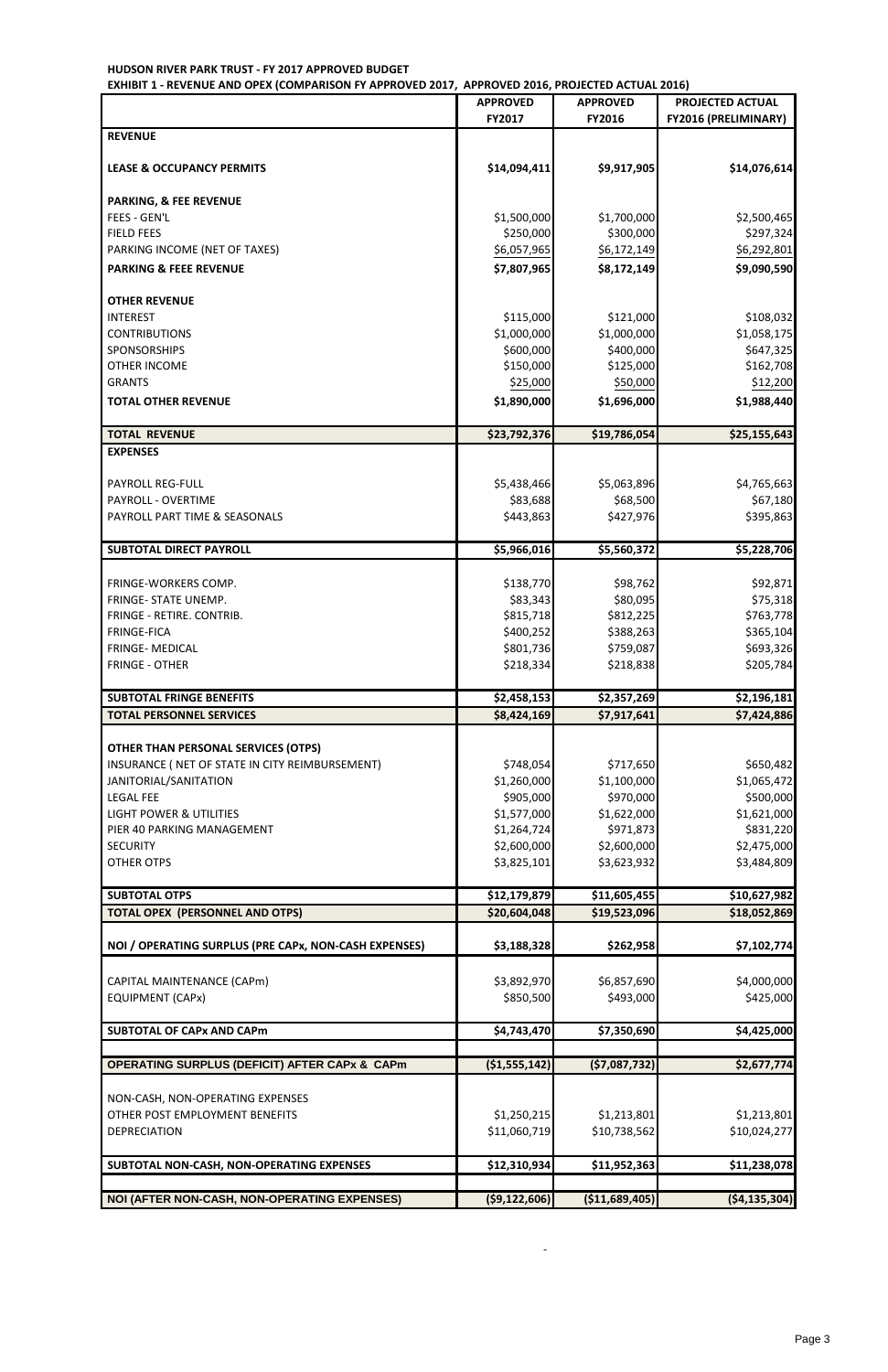**EXHIBIT 2-SUMMARY REPORT - HUDSON RIVER PARK TRUST - 2017 APPROVED BUDGET VS. 2016 APPROVED BUDGET**

| <b>HUDSON RIVER PARK</b>                                 |             | <b>APPROVED</b>              | <b>ACTUAL</b>                |                    |
|----------------------------------------------------------|-------------|------------------------------|------------------------------|--------------------|
| <b>FISCAL SUMMARY</b>                                    | <b>Note</b> | 2017 FY Budget               | 2016 FY Budget               | % Change in Budget |
| <b>OPERATING REVENUE</b>                                 | 1           | \$23,792,376                 | \$19,786,054                 | 20%                |
|                                                          |             |                              |                              |                    |
| <b>DIRECT PARK OPERATIONS</b>                            |             |                              |                              |                    |
| <b>EDUCATION AND PARK PROGRAMS</b>                       |             | \$2,224,699                  | \$2,006,107                  | 11%                |
| GROUNDS, FACILITIES & CAPITAL PLANT                      |             | \$4,987,209                  | \$4,930,946                  | 1%                 |
| <b>SECURITY</b>                                          |             | \$2,600,000                  | \$2,600,000                  | 0%                 |
| SANITATION                                               |             | \$1,260,000                  | \$1,100,000                  | 15%                |
| <b>UTILITIES</b>                                         |             | \$1,502,000                  | \$1,502,000                  | 0%                 |
| <b>INSURANCE</b> (a)                                     |             | \$748,054                    | \$717,650                    | 4%<br>4%           |
| <b>TOTAL DIRECT PARK OPERATIONS</b>                      |             | \$13,321,961                 | \$12,856,703                 |                    |
| <b>PARKING OPERATIONS</b>                                |             | \$1,435,224                  | \$1,178,573                  | 22%                |
| <b>ADMIN, SUPPORT &amp; OH</b>                           |             | \$5,846,862                  | \$5,487,820                  | 7%                 |
| <b>TOTAL OPERATING (OPEX)</b>                            | $\mathbf 2$ | \$20,604,048                 | \$19,523,096                 | 6%                 |
|                                                          |             |                              |                              |                    |
| <b>OPERATING SURPLUS (DEFICIT)</b>                       |             | \$3,188,328                  | \$262,958                    |                    |
|                                                          |             |                              |                              |                    |
| <b>CAPx AND CAPm</b>                                     | 3           | \$4,743,470                  | \$7,350,690                  | $-35%$             |
| <b>ANNUAL SURPLUS (DEFICIT)</b>                          |             | ( \$1,555,142)               | ( \$7,087,732)               |                    |
|                                                          |             |                              |                              |                    |
| <b>NON OPERATING EXPENSE</b>                             | 4           | \$12,310,934                 | \$11,952,363                 | 3%                 |
| <b>NOI (AFTER NON CASH TRANSACTIONS)</b>                 |             | ( \$9,122,606)               | (\$11,689,405)               |                    |
|                                                          |             |                              |                              |                    |
|                                                          |             |                              |                              |                    |
| <b>Notes</b>                                             |             |                              |                              |                    |
|                                                          |             | 2017 FY Budget               | 2016 FYBudget                | % Change in Budget |
| 1 - Included in Operating Revenue                        |             |                              |                              |                    |
| Lease and Occupancy Permits                              |             | \$14,094,411                 | \$9,917,905                  | 42%                |
| Parking (b)                                              |             | \$6,057,965                  | \$6,172,149                  | $-2%$              |
| Fees                                                     |             | \$1,750,000                  | \$2,000,000                  | $-13%$             |
| Contributions (c)                                        |             | \$1,000,000                  | \$1,000,000                  | 0%                 |
| Other (d)                                                |             | \$890,000                    | \$696,000                    | 28%                |
|                                                          |             |                              |                              |                    |
| 2 - Included in OPEX                                     |             |                              |                              |                    |
| Payroll                                                  |             | \$5,966,016                  | \$5,560,372                  | 7%                 |
| <b>Fringe Benefits</b>                                   |             | \$2,458,153                  | \$2,357,269                  | 4%                 |
| <b>Total Personnel</b>                                   |             | \$8,424,169                  | \$7,917,641                  | 6%                 |
|                                                          |             |                              |                              |                    |
| Full Time Permanent Employees (e)                        |             | 68                           | 68                           |                    |
|                                                          |             |                              |                              |                    |
|                                                          |             |                              |                              |                    |
| 3 - Included in CAPM (f)                                 |             |                              |                              |                    |
| Equipment (Incl replacements)                            |             | \$850,500                    | \$493,000                    | 73%                |
| <b>Upland and Park Piers</b>                             |             | \$1,882,970                  | \$2,762,690                  | $-32%$             |
| <b>Marine Structures</b>                                 |             | \$600,000                    | \$1,275,000                  | $-53%$             |
| Pier 40                                                  |             | \$1,410,000                  | \$2,220,000                  | $-36%$             |
| Sandy Repairs (Net FEMA)                                 |             |                              | \$600,000                    | $-100%$            |
| 4 - Non operating cost                                   |             |                              |                              |                    |
|                                                          |             |                              |                              |                    |
| <b>Other Post Employment Benefits</b>                    |             | \$1,250,215                  | \$1,213,801                  | 3%<br>3%           |
| Depreciation (CAPx and CAPm)<br>Total non operating cost |             | \$11,060,719<br>\$12,310,934 | \$10,738,562<br>\$11,952,363 | 3%                 |

ı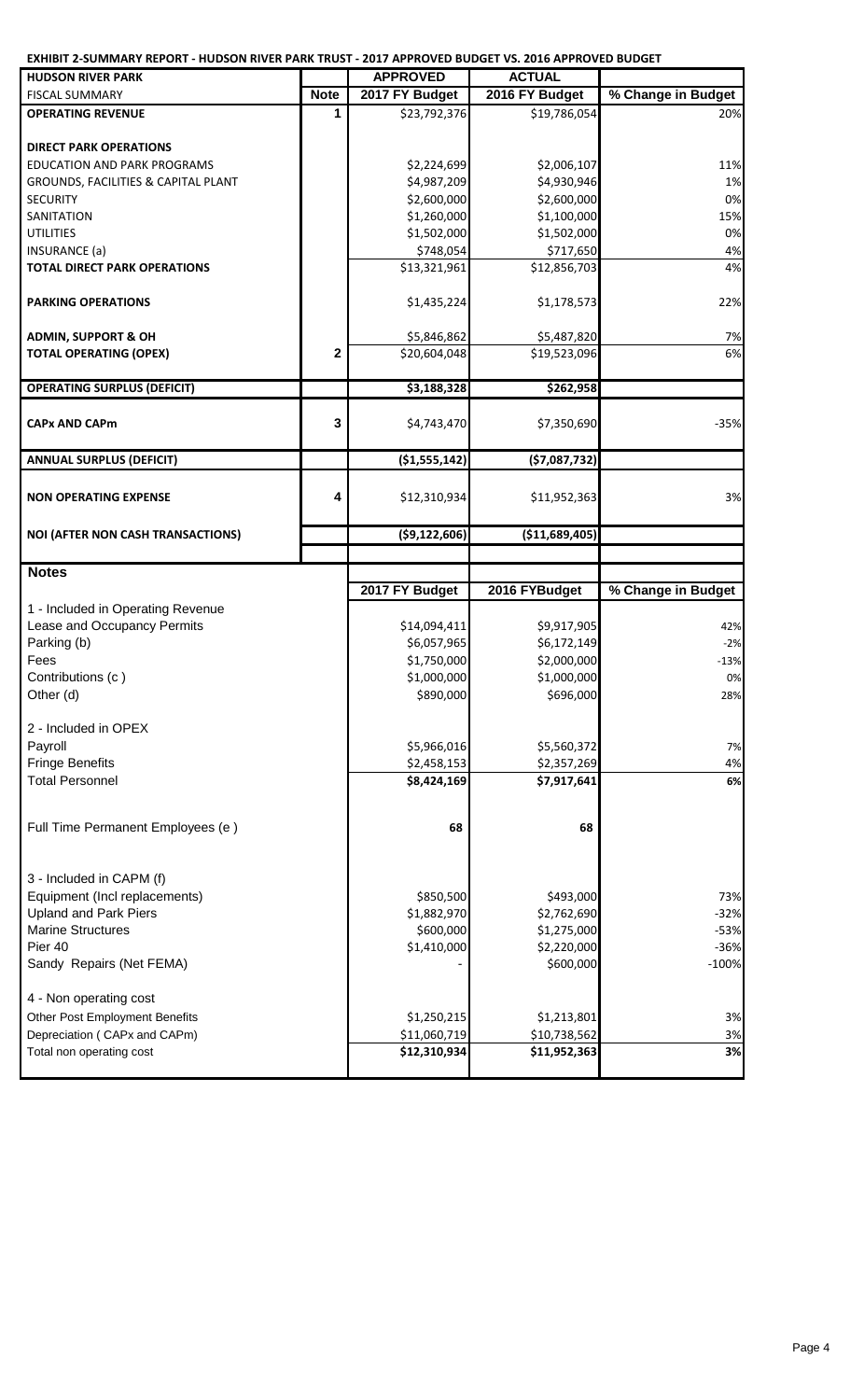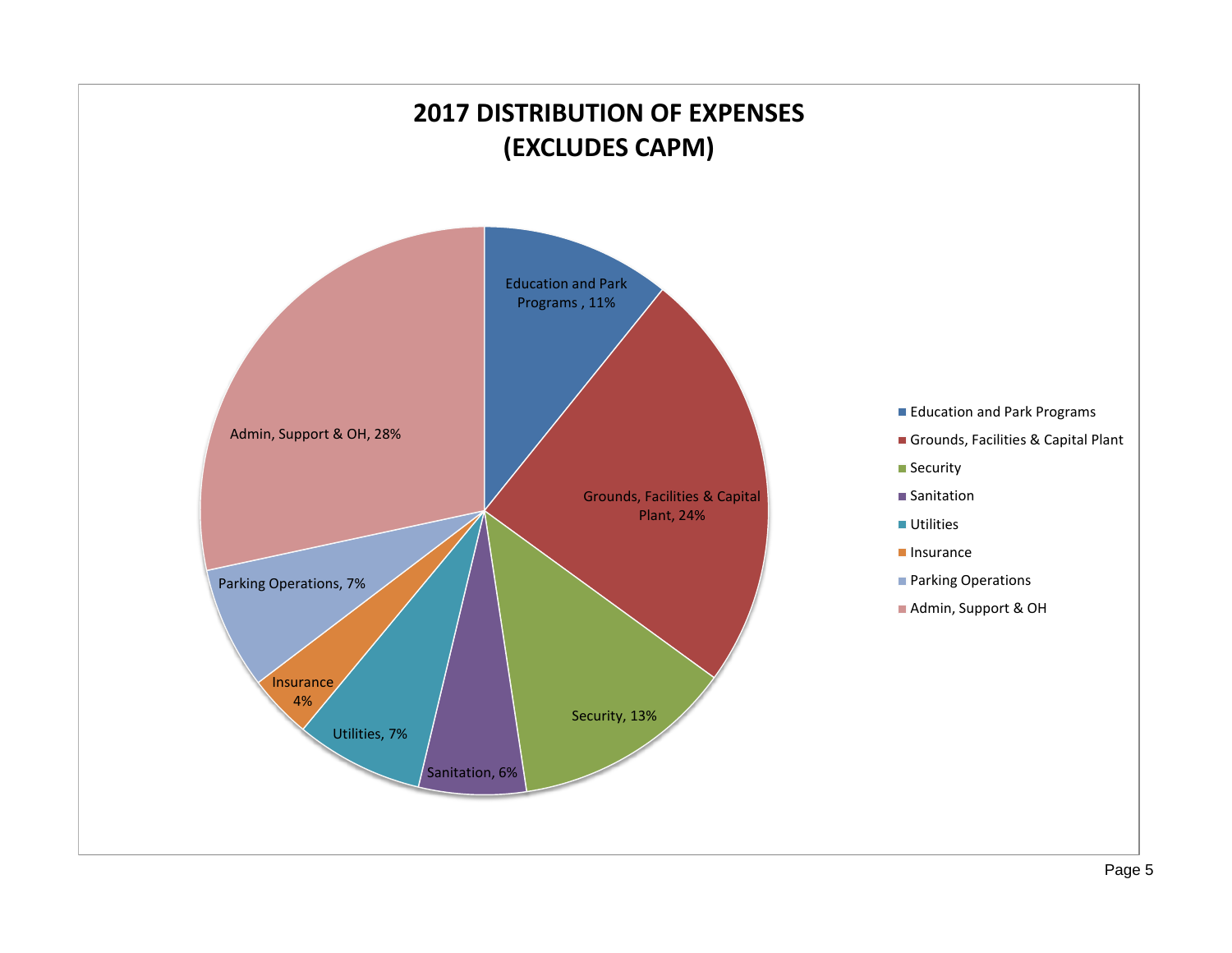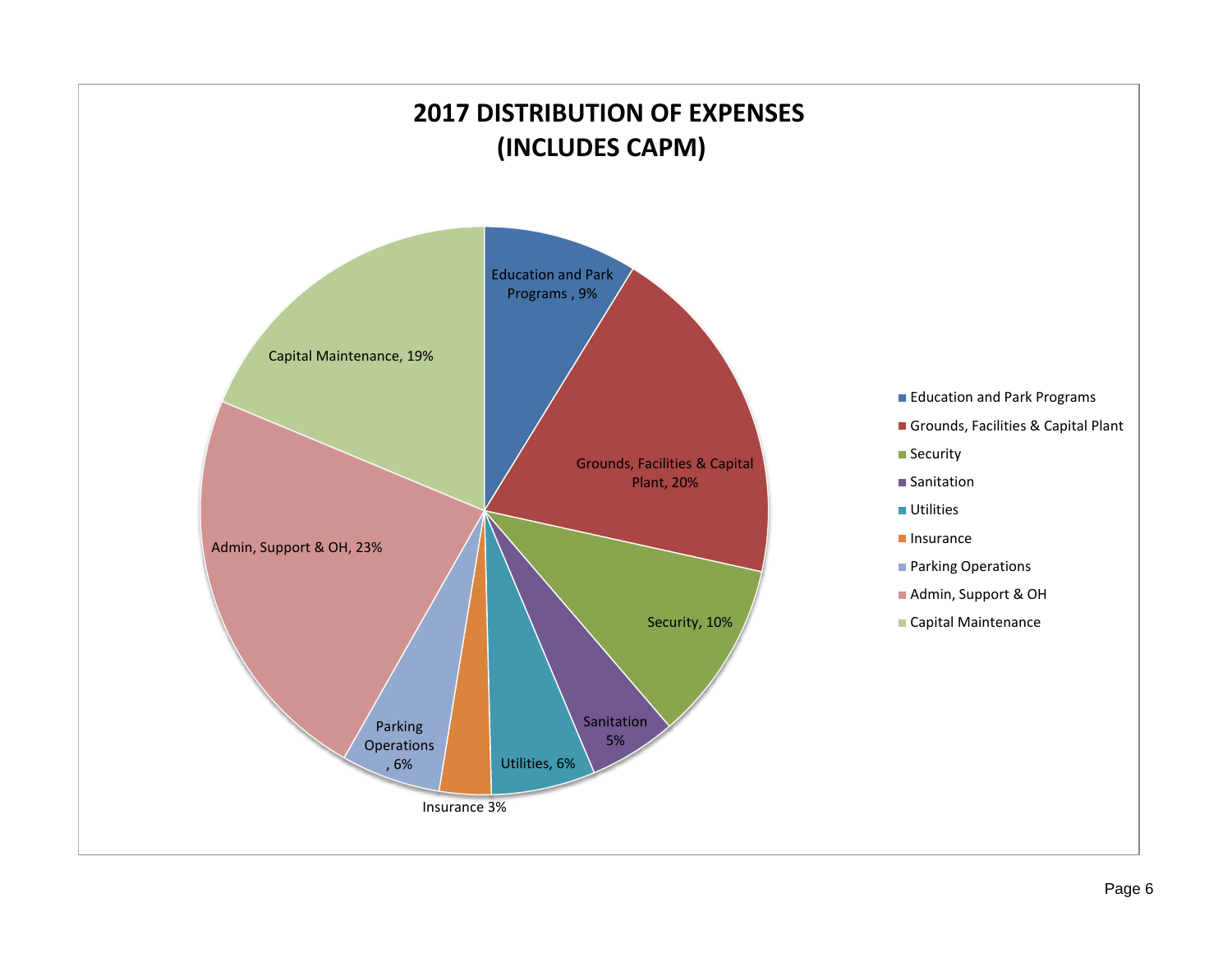#### **HUDSON RIVER PARK TRUST - FY 2017**

**EXHIBIT 3 - BUDGET SUMMARY (COMPARISON FY 2017 APPROVED VS FY 2016 APPROVED)**

|                                                                                      | <b>APPROVED</b>          | <b>APPROVED</b>          |                | <b>PCT</b>    |
|--------------------------------------------------------------------------------------|--------------------------|--------------------------|----------------|---------------|
|                                                                                      | <b>BUDGET</b><br>FY 2017 | <b>BUDGET</b><br>FY 2016 | <b>CHANGE</b>  | <b>CHANGE</b> |
|                                                                                      |                          |                          |                |               |
| <b>OPERATING REVENUE (see Exhibit 4)</b><br>TOTAL LEASE, OCCUPANCY, FEES AND PARKING |                          |                          |                |               |
| <b>TOTAL OTHER REVENUE</b>                                                           | \$21,902,376             | \$18,090,054             | \$3,812,322    | 21%           |
|                                                                                      | \$1,890,000              | \$1,696,000              | \$194,000      | 11%           |
| <b>TOTAL OPERATING REVENUE</b>                                                       | \$23,792,376             | \$19,786,054             | \$4,006,322    | 20%           |
| <b>PERSONNEL EXPENSES (see Exhibit 5)</b>                                            |                          |                          |                |               |
| <b>PAYROLL</b>                                                                       | \$5,966,016              | \$5,560,372              | \$405,644      | 7%            |
| <b>FRINGE BENEFITS</b>                                                               | \$2,458,153              | \$2,357,269              | \$100,884      | <u>4%</u>     |
| <b>TOTAL PERSONNEL</b>                                                               | \$8,424,169              | \$7,917,641              | \$506,528      | 6%            |
|                                                                                      |                          |                          |                |               |
| <b>OTHER THAN PERSONAL SERVICES (see Exhibit 6)</b>                                  | \$12,179,879             | \$11,605,455             | \$574,424      | 5%            |
| <b>OPERATING INCOME (LOSS)</b>                                                       | \$3,188,328              | \$262,958                | \$2,925,370    |               |
| <b>CAPITAL EXPENSES (see Exhibit 7)</b>                                              |                          |                          |                |               |
| CAPITAL EXPENSES - EQUIPMENT                                                         | \$850,500                | \$493,000                | \$357,500      | 73%           |
| CAPITAL MAINTENANCE - UPLAND AND PARK PIERS                                          | \$1,882,970              | \$2,762,690              | ( \$879, 720)  | $-32%$        |
| <b>CAPITAL MAINTENANCE - MARINE</b>                                                  | \$600,000                | \$1,275,000              | (\$675,000)    | $-53%$        |
| CAPITAL MAINTENANCE & IMPROVEMENTS- PIER 40                                          | \$1,410,000              | \$2,220,000              | ( \$810,000)   | $-36%$        |
| CAPITAL MAINTENANCE HURRICANE REPAIR (HRPT SHARE)                                    |                          | \$600,000                | (5600,000)     | $-100%$       |
| TOTAL CAPITAL EXPENSES AND CAPITAL MAINTENANCE                                       | \$4,743,470              | \$7,350,690              | ( \$2,607,220] | $-35%$        |
|                                                                                      |                          |                          |                |               |
| <b>TOTAL OPEX AND CAPEX</b>                                                          | 25,347,518               | 26,873,786               | (\$1,526,268)  | $-6%$         |
| <b>OPERATING INCOME LESS CAPEX</b>                                                   | (\$1,555,142)            | ( \$7,087,732)           | \$5,532,590    | $-78%$        |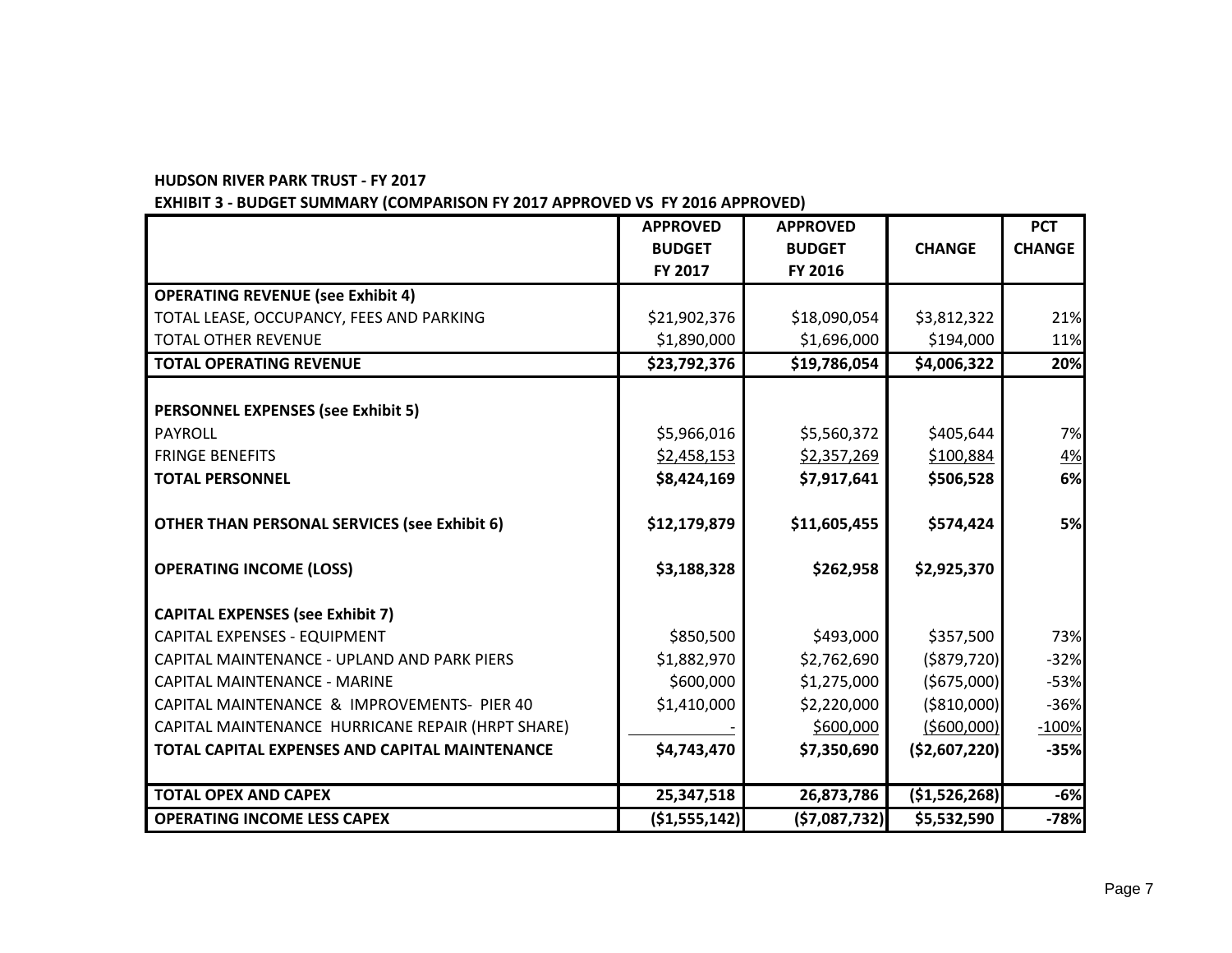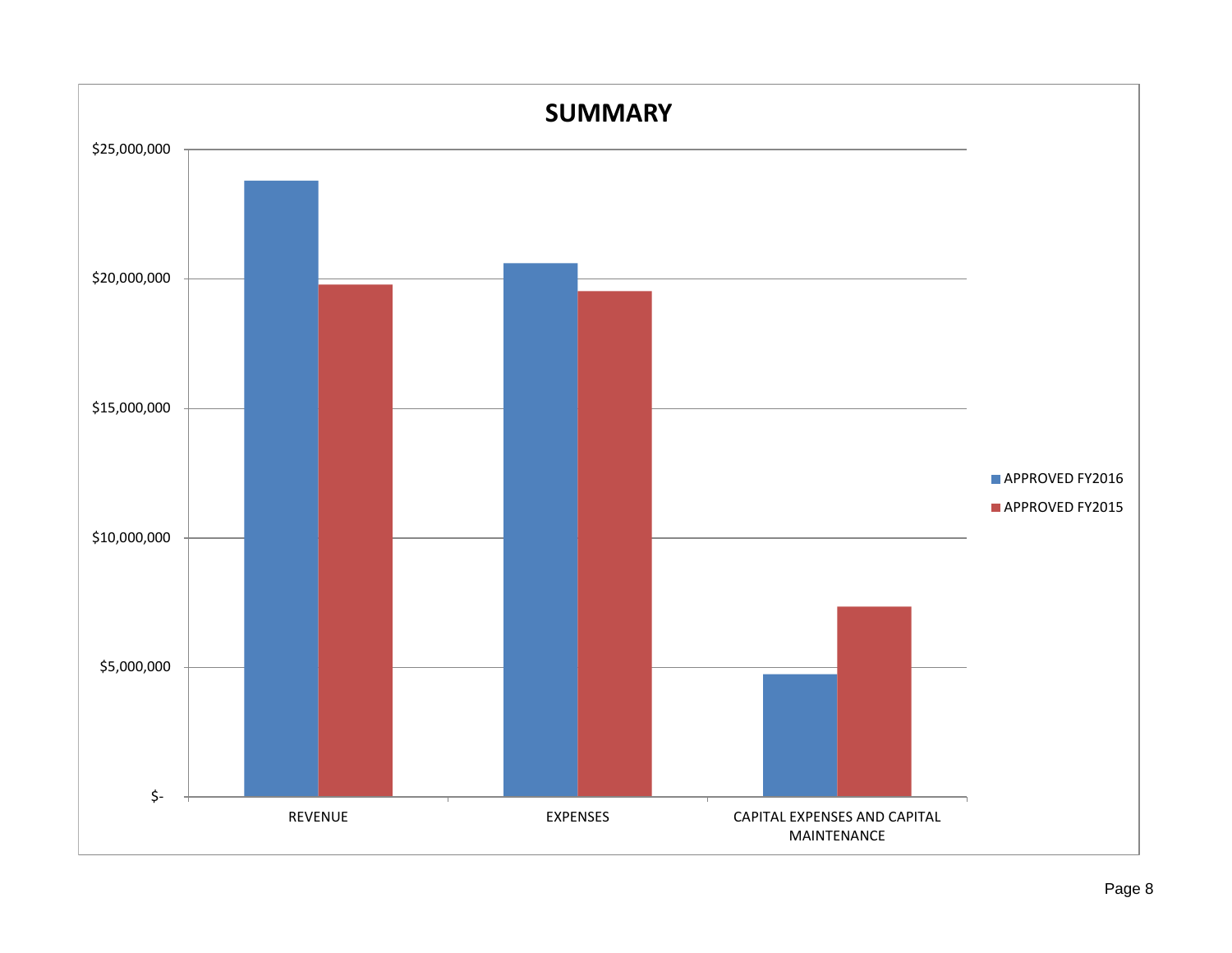#### **HUDSON RIVER PARK TRUST - FY 2017**

# **EXHIBIT 4 - REVENUE (COMPARISON FY 2017 APPROVED VS FY 2016 APPROVED)**

|                                      | <b>APPROVED</b> | <b>APPROVED</b> | \$            | %             |
|--------------------------------------|-----------------|-----------------|---------------|---------------|
|                                      | FY 2017         | FY 2016         | <b>CHANGE</b> | <b>CHANGE</b> |
| <b>LEASE &amp; OCCUPANCY PERMITS</b> | \$14,094,411    | \$9,917,905     | \$4,176,506   | 42%           |
|                                      |                 |                 |               |               |
| <b>PARKING, &amp; FEE REVENUE</b>    |                 |                 |               |               |
| <b>FEES - GEN'L</b>                  | \$1,500,000     | \$1,700,000     | ( \$200,000]  | $-12%$        |
| <b>FIELD FEES</b>                    | \$250,000       | \$300,000       | ( \$50,000]   | $-17%$        |
| PARKING INCOME (NET OF TAXES)        | \$6,057,965     | \$6,172,149     | (5114, 184)   | $-2%$         |
| <b>PARKING &amp; FEEE REVENUE</b>    | \$7,807,965     | \$8,172,149     | ( \$364, 184] | $-4%$         |
|                                      |                 |                 |               |               |
| <b>OTHER REVENUE</b>                 |                 |                 |               |               |
| <b>INTEREST</b>                      | \$115,000       | \$121,000       | (56,000)      | $-5%$         |
| <b>CONTRIBUTIONS</b>                 | \$1,000,000     | \$1,000,000     | \$0           | 0%            |
| <b>SPONSORSHIPS</b>                  | \$600,000       | \$400,000       | \$200,000     | 50%           |
| <b>OTHER INCOME</b>                  | \$150,000       | \$125,000       | \$25,000      | 20%           |
| <b>GRANTS</b>                        | \$25,000        | \$50,000        | ( \$25,000)   | $-50%$        |
| <b>TOTAL OTHER REVENUE</b>           | \$1,890,000     | \$1,696,000     | \$194,000     | 11%           |
|                                      |                 |                 |               |               |
| <b>TOTAL REVENUE</b>                 | \$23,792,376    | \$19,786,054    | \$4,006,322   | 20%           |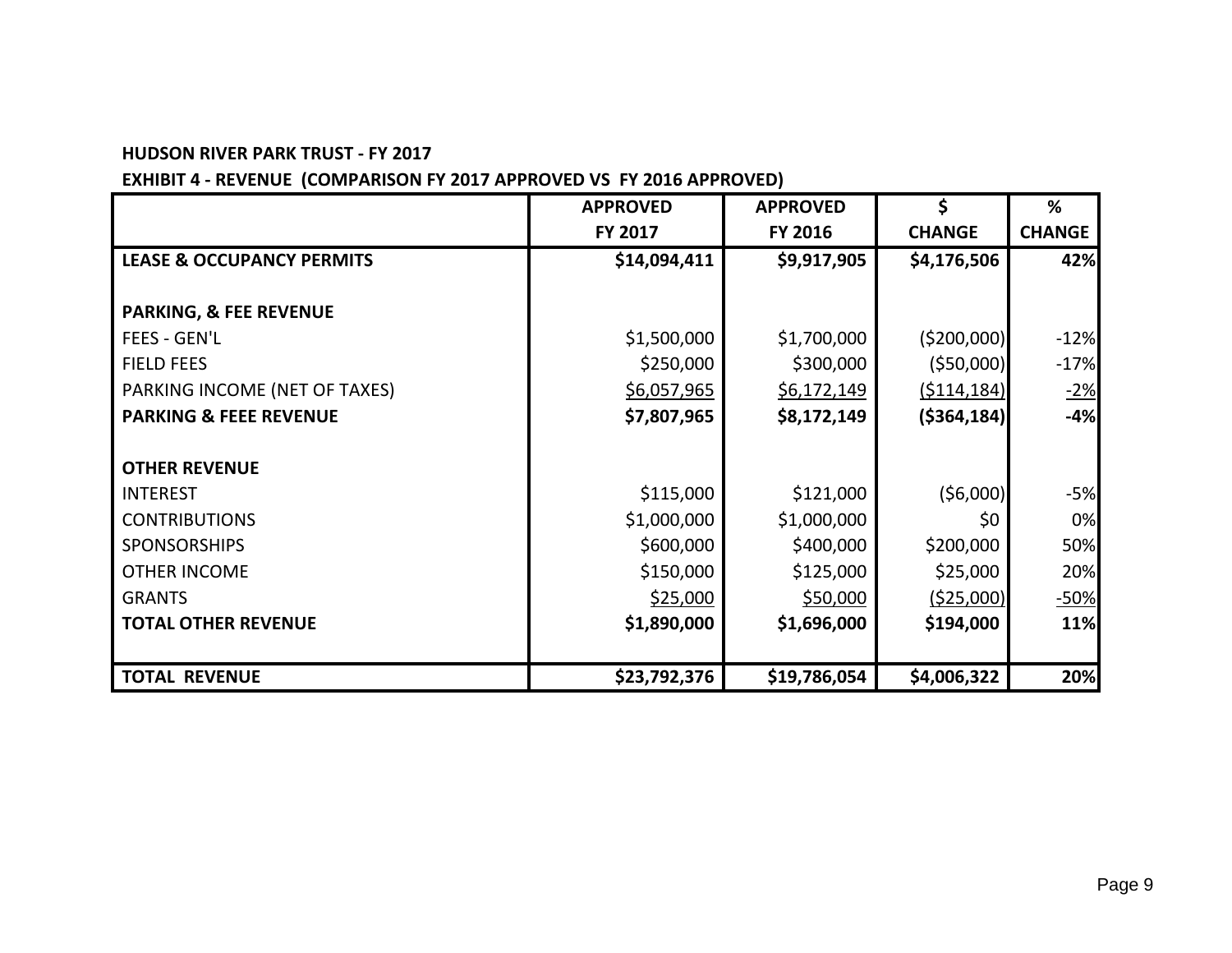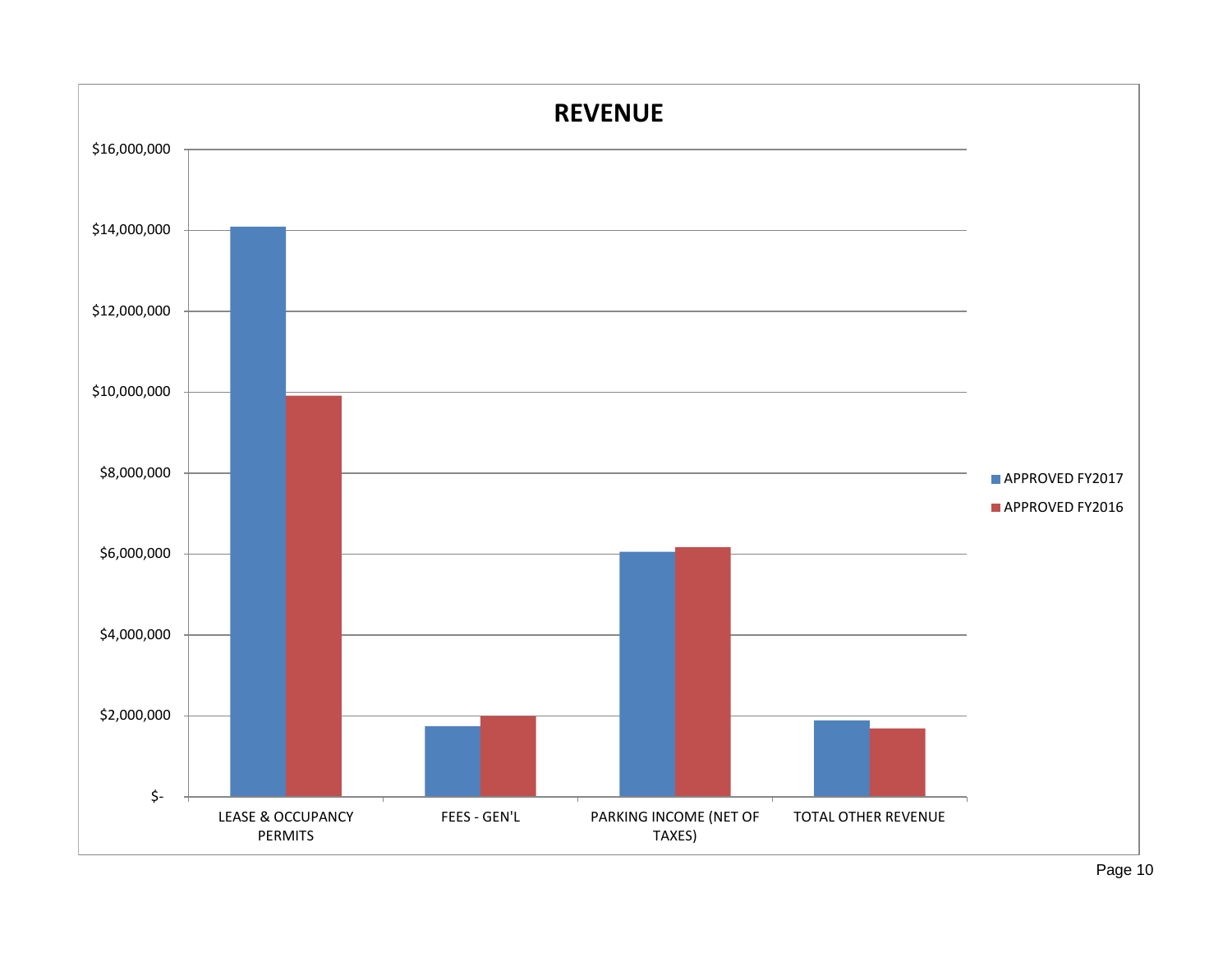# **HUDSON RIVER PARK TRUST - FY 2017**

**EXHIBIT 5 - PERSONNEL SERVICES (COMPARISON FY 2017 APPROVED VS FY 2016 APPROVED)**

|                                   | <b>APPROVED</b> |               | <b>APPROVED</b>           |               | \$                        |               | <b>PCT</b>    |
|-----------------------------------|-----------------|---------------|---------------------------|---------------|---------------------------|---------------|---------------|
|                                   |                 | <b>FY2017</b> |                           | <b>FY2016</b> |                           | <b>CHANGE</b> | <b>CHANGE</b> |
| <b>PAYROLL REG-FULL TIME</b>      |                 | \$5,438,466   | $\mathfrak{L}$            | 5,063,896     | $\zeta$                   | 374,569       | 7%            |
| <b>PAYROLL - OVERTIME</b>         | \$              | 83,688        | \$                        | 68,500        | \$                        | 15,188        | 22%           |
| PAYROLL PART TIME & SEASONALS     | \$              | 443,863       | $\mathfrak{S}$            | 427,976       | $\zeta$                   | 15,888        | 4%            |
|                                   |                 |               |                           |               |                           |               |               |
| <b>SUBTOTAL PAYROLL</b>           |                 | \$5,966,016   | \$                        | 5,560,372     | \$                        | 405,644       | 7%            |
|                                   |                 |               |                           |               |                           |               |               |
| <b>TUITION REIMBURSEMENT</b>      | \$              | 12,500        | $\boldsymbol{\mathsf{S}}$ | 12,500        | $\boldsymbol{\mathsf{S}}$ |               | 0%            |
| <b>FRINGE-VISION CARE</b>         | \$              | 4,955         | $\boldsymbol{\mathsf{S}}$ | 4,591         | $\boldsymbol{\mathsf{S}}$ | 364           | 8%            |
| <b>FRINGE-DENTAL</b>              | \$              | 48,000        | $\mathfrak{L}$            | 48,000        | \$                        | (0)           | 0%            |
| <b>FRINGE-WORKERS COMP.</b>       | \$              | 138,770       | $\mathfrak{L}$            | 98,762        | $\boldsymbol{\mathsf{S}}$ | 40,008        | 41%           |
| <b>FRINGE- STATE UNEMP.</b>       | \$              | 83,343        | $\mathfrak{L}$            | 80,095        | \$                        | 3,248         | 4%            |
| <b>FRINGE- DISABILITY</b>         | \$              | 28,000        | $\mathfrak{L}$            | 28,000        | $\mathfrak{S}$            |               | 0%            |
| FRINGE - RETIRE. CONTRIB.         | \$              | 815,718       | $\mathfrak{L}$            | 812,225       | $\boldsymbol{\mathsf{S}}$ | 3,492         | 0%            |
| <b>FRINGE-FICA</b>                | \$              | 400,252       | $\mathfrak{S}$            | 388,263       | $\mathfrak{S}$            | 11,989        | 3%            |
| <b>FRINGE-TRANSIT CHECK</b>       | \$              | 72,360        | \$                        | 74,520        | \$                        | (2,160)       | $-3%$         |
| <b>FRINGE- MEDICAL</b>            | \$              | 801,736       | $\mathfrak{L}$            | 759,087       | \$                        | 42,650        | 6%            |
| FRINGE - NY METRO - M TAX         | \$              | 49,519        | $\mathfrak{L}$            | 48,227        | \$                        | 1,292         | 3%            |
| <b>FRINGE - FLEXIBLE SPENDING</b> | \$              | 3,000         | $\mathfrak{L}$            | 3,000         | \$                        |               | 0%            |
|                                   |                 |               |                           |               |                           |               |               |
| <b>FRINGE BENEFITS</b>            |                 | \$2,458,153   | \$                        | 2,357,269     | \$                        | 100,884       | 4%            |
|                                   |                 |               |                           |               |                           |               |               |
| <b>TOTAL PERSONNEL SERVICES</b>   |                 | \$8,424,169   | \$                        | 7,917,641     | \$                        | 506,528       | 6%            |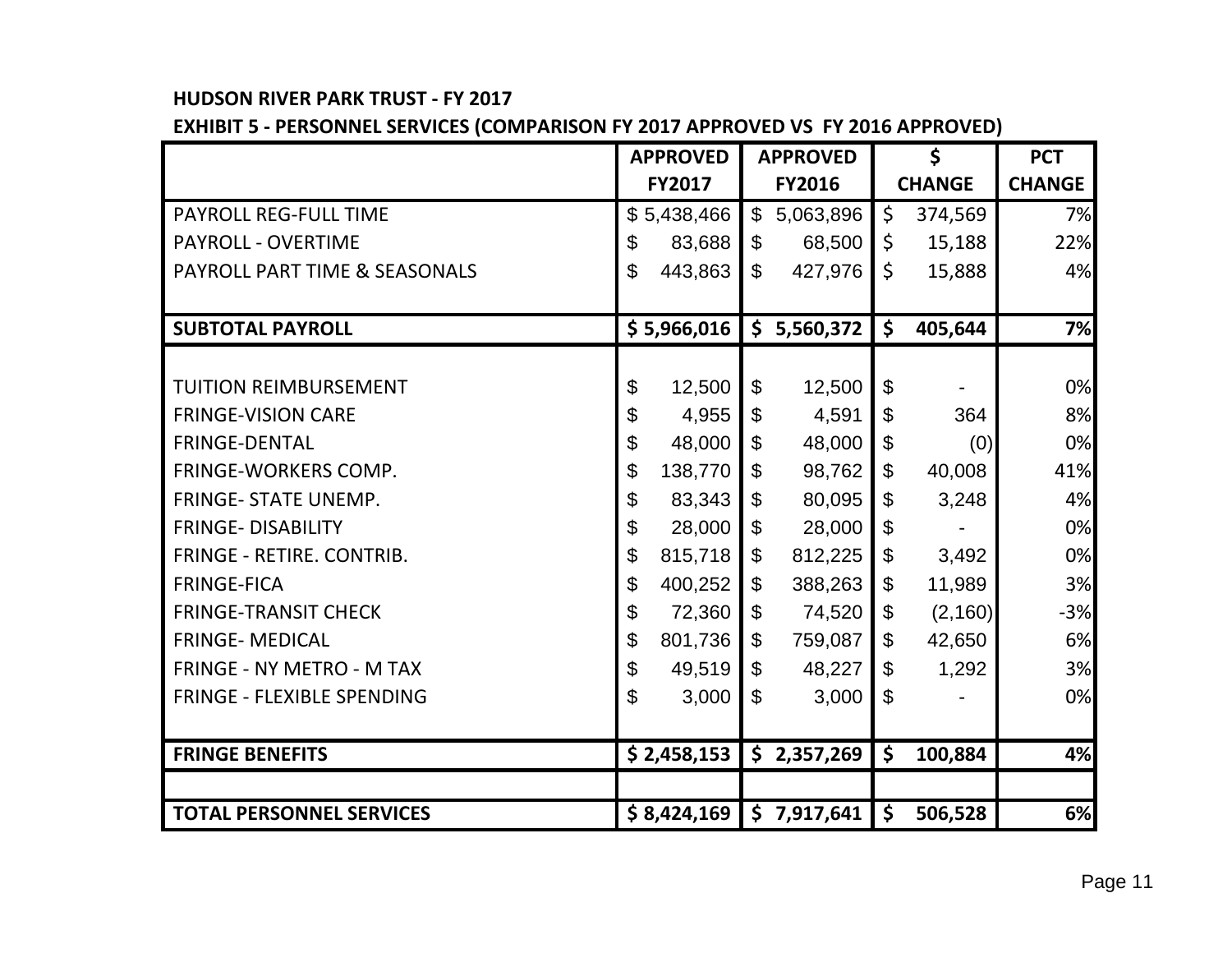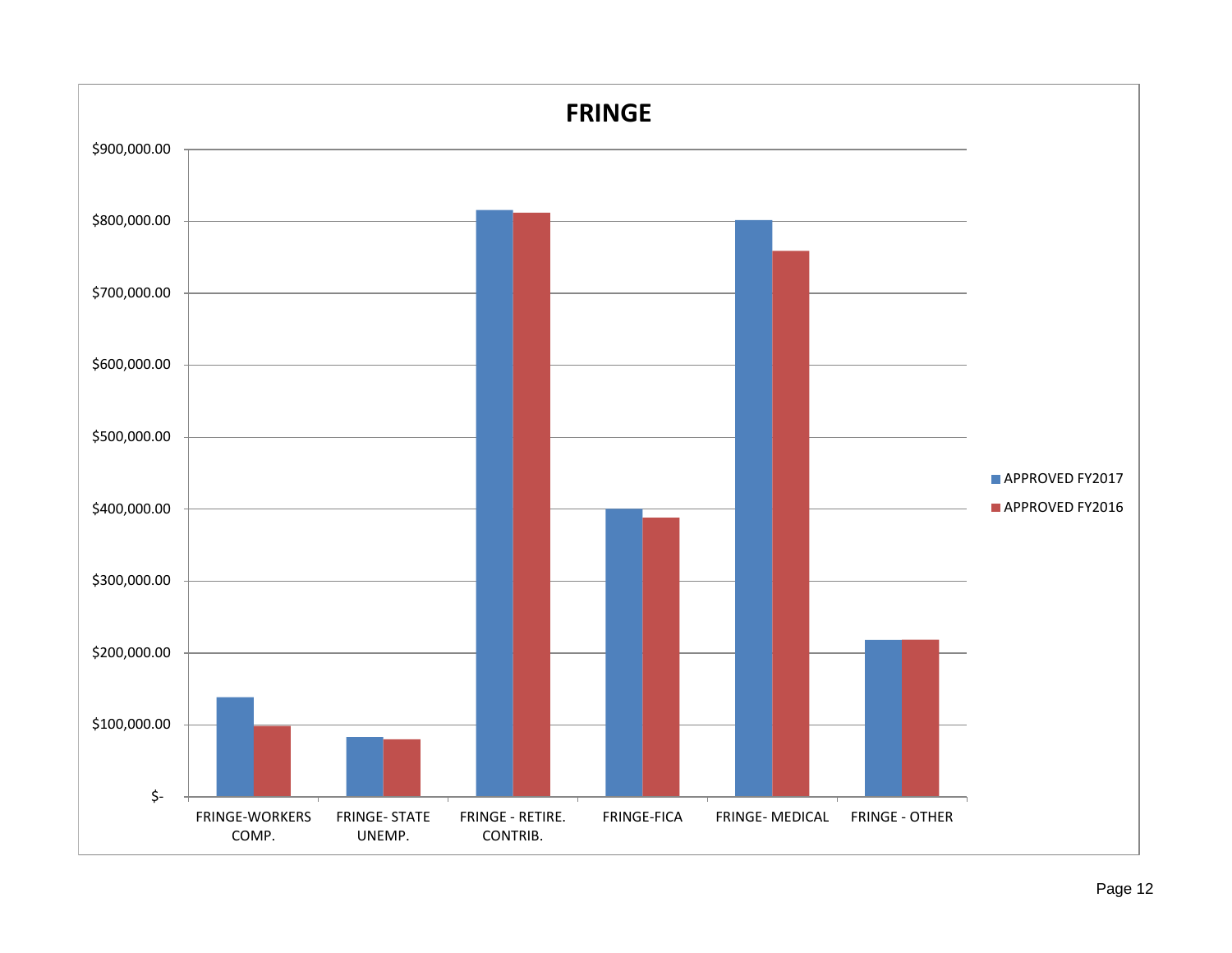| <b>HUDSON RIVER PARK TRUST - FY 2017</b> |                                                                                                    |
|------------------------------------------|----------------------------------------------------------------------------------------------------|
|                                          | EXHIBIT 6 - OTHER THAN PERSONNEL SERVICES (OTPS) (COMPARISON FY 2017 APPROVED VS FY 2016 APPROVED) |

|                               | <b>APPROVED</b> | <b>APPROVED</b> |               | <b>PCT</b>    |                                         | <b>APPROVED</b> | <b>APPROVED</b> |               | <b>PCT</b>    |
|-------------------------------|-----------------|-----------------|---------------|---------------|-----------------------------------------|-----------------|-----------------|---------------|---------------|
| <b>BUDGET CATEGORY</b>        | FY 2017         | FY2016          | <b>CHANGE</b> | <b>CHANGE</b> | <b>BUDGET CATEGORY</b>                  | FY 2017         | FY2016          | <b>CHANGE</b> | <b>CHANGE</b> |
| PROMOTION                     | 133,683         | 143,183         | (9,500)       |               | -7% PAYROLL FEES                        | 30,000          | 27,500          | 2,500         | 9%            |
| <b>AUDITING FEE</b>           | 130,000         | 130,000         |               |               | 0% PERFORMERS                           | 28,000          | 61,483          | (33, 483)     | $-54%$        |
| AUTO MTNCE, & GASOLINE        | 84,000          | 58,650          | 25,350        |               | 43% PHOTOGRAPHER                        | 3,000           | 2,750           | 250           | 9%            |
| <b>AUTO SERVICE</b>           | 45,000          | 60,000          | (15,000)      |               | N/A PLANT MATERIALS                     | 95,000          | 102,000         | (7,000)       | $-7%$         |
| <b>FUEL</b>                   | 55,000          | 66,500          | (11,500)      |               | N/A POSTAGE                             | 21,750          | 21,000          | 750           | 4%            |
| <b>BANK FEES</b>              | 2,000           | 750             | 1,250         |               | 167% PRINTING & REPRODUCTION            | 163,500         | 169,000         | (5,500)       | $-3%$         |
| <b>BUSINESS MEALS</b>         | 2,250           | 2,250           |               |               | 0% REPAIRS & MTNCE - BLDG               | 134,500         | 120,000         | 14,500        | 12%           |
| <b>COMPUTER CONSULTANT</b>    | 10,000          | 32,500          | (22,500)      |               | -69% REPAIRS & MTNCE - MARINE           | 40,000          | 25,000          | 15,000        | 60%           |
| <b>COMPUTER HARDWARE</b>      | 35,000          | 50,000          | (15,000)      |               | -30% REPAIRS & MTNCE-EQUIPT             | 68,260          | 52,710          | 15,550        | 30%           |
| <b>COMPUTER SOFTWARE</b>      | 192,625         | 171,925         | 20,700        |               | 12% REPAIRS & MTNCE- OFFICE             | 1,000           | 2,000           | (1,000)       | N/A           |
| <b>EDUCATIONALTRAINING</b>    | 34,000          | 29,500          | 4,500         |               | 15% REPAIRS & MTNCE-OTHER               | 36,500          | 43,000          | (6,500)       | $-15%$        |
| <b>EMPLOYEE RECRUITMENT</b>   | 5,000           | 5,000           | $\Omega$      |               | 0% REPAIR & MAINT REC FACILITIES        | 15,000          | 15,000          |               | N/A           |
| <b>FEES &amp;MEMBERSHIP</b>   | 9,000           | 6,250           | 2,750         |               | 44% SECURITY EQUIPMENT                  | 35,000          | 48,100          | (13, 100)     | N/A           |
| <b>GENERAL CONSULTANT</b>     | 838,923         | 691,000         | 147,923       |               | 21% SEMINARS & CONFERENCES              | 10,000          | 4,250           | 5,750         | 135%          |
| <b>INTERNET</b>               | 48,120          | 34,320          | 13,800        |               | 40% SIGNS & BANNERS                     | 74,500          | 76,000          | (1,500)       | $-2%$         |
| LANDSCAPING                   | 51,000          | 51,500          | (500)         |               | -1% SUBSCRIPTION                        | 26,200          | 11,150          | 15,050        | 135%          |
| <b>LEASE EQUIPMENT/RENTAL</b> | 110,300         | 96,300          | 14,000        |               | 15% SUPPLIES                            | 255,500         | 250,300         | 5,200         | 2%            |
| <b>TRAVEL</b>                 | 13,500          | 9,000           | 4,500         |               | 50% TELEPHONE EQUIP/ACCESSORIES         | 25,000          | 30,600          | (5,600)       | $-18%$        |
| <b>MEETING EXPENSES</b>       | 5,000           | 5,000           |               |               | 0% TELEPHONE& ELECTRONIC COMMUNICATIONS | 111,490         | 87,460          | 24,030        | 27%           |
| <b>MISC EXPENSE</b>           | 15,000          | 15,100          | (100)         |               | $-1\%$ TOOLS                            | 20,000          | 20,000          |               | 0%            |
| <b>MOVIES</b>                 | 13,000          | 13,000          | $\Omega$      | 0%            | <b>TOOLS REPAIR</b>                     | 2,000           | 5,500           | (3,500)       | N/A           |
| <b>OFFICE SUPPLY</b>          | 50,000          | 40,000          | 10,000        |               | 25% TRAFIC CONTROL EQUIPMENT            | 7,500           | 5,000           | 2,500         | N/A           |
| <b>OTHER EXPENSES</b>         | 3,800           | 3,050           | 750           |               | 25% UNIFORM                             | 34,500          | 34,500          |               | 0%            |
| OTHER OUTSIDE SERVICES        | 681,500         | 676,650         | 4,850         |               | <b>1% VOLUNTEER EXPENSE</b>             | 8,000           | 8,000           |               | N/A           |
| <b>OVERNIGHT MAIL</b>         | 11,200          | 10,200          | 1,000         | 10%           |                                         |                 |                 |               |               |
|                               |                 |                 |               |               | <b>TOTAL OTPS</b>                       | 3,825,101       | 3,623,932       | 201,169       | 6%            |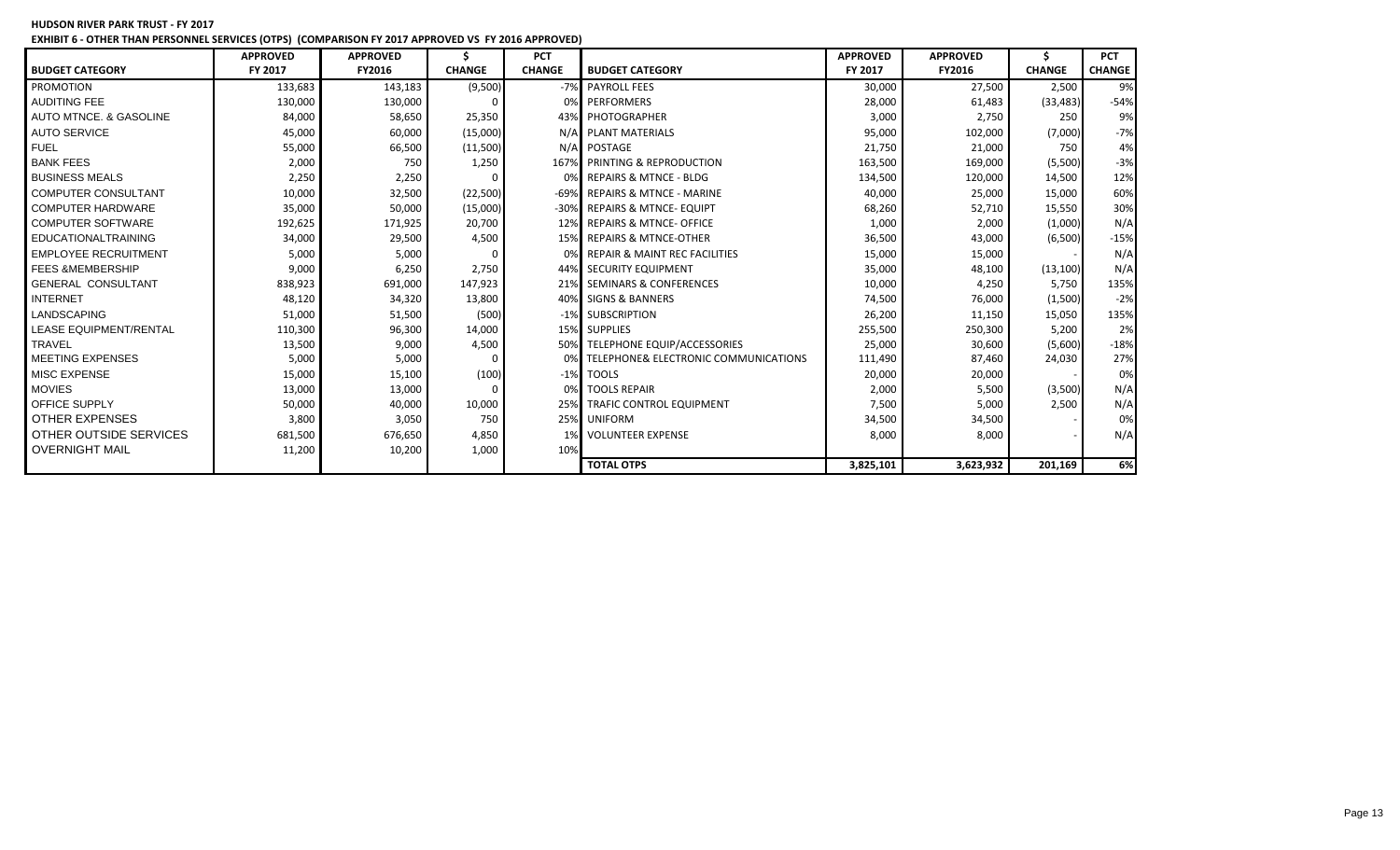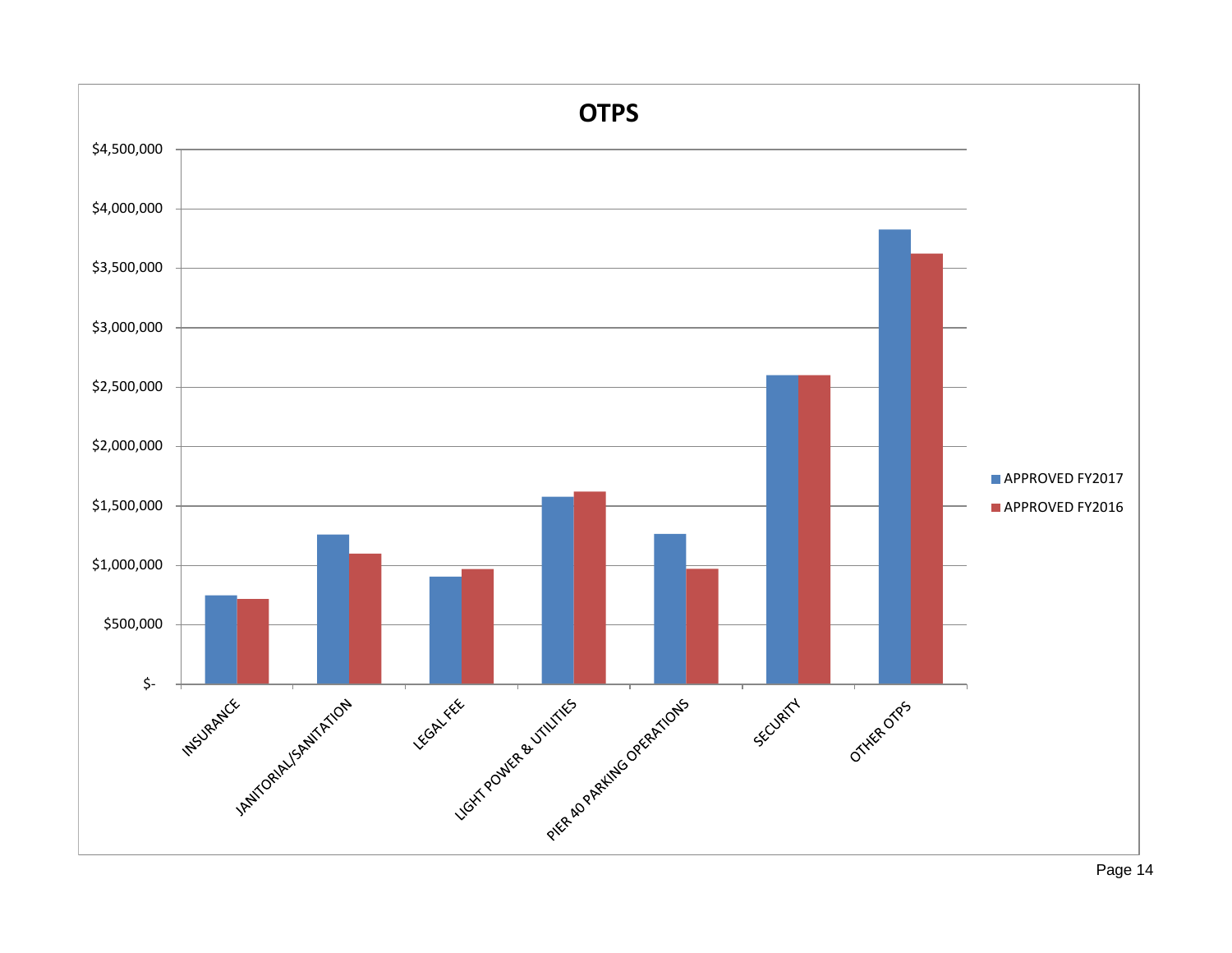| <b>HUDSON RIVER PARK TRUST -FY 2017</b>                                        |
|--------------------------------------------------------------------------------|
| <b>EXHIBIT 7 - CAPITAL EXPENSES &amp; CAPITAL MAINTENANCE FY 2017 APPROVED</b> |

|              | <b>Capital Maintenance Marine</b>            |                                                                                                                      |
|--------------|----------------------------------------------|----------------------------------------------------------------------------------------------------------------------|
| 75,000       | <b>Marine Structures Repairs</b>             | 7,150,000                                                                                                            |
| 69,000       | Marine Engineer Inspections and Misc Repairs | 400,000                                                                                                              |
| 10,000       | <b>Marine Engineering Analysis</b>           | 489,372                                                                                                              |
| 162,500      | Funding from Non-HRPT Sources                | (7,439,372)                                                                                                          |
| 350,000      | <b>Subtotal</b>                              | 600,000                                                                                                              |
| 184,000      |                                              |                                                                                                                      |
|              |                                              |                                                                                                                      |
| 850,500      |                                              |                                                                                                                      |
|              |                                              |                                                                                                                      |
| 825,000      | Sanitary & Plumbing Other                    | 1,100,000                                                                                                            |
| 1,555,000    | Fire Protection                              | 3,300,000                                                                                                            |
| 310,500      | Lighting                                     | 35,000                                                                                                               |
| 255,000      | Railings, Doors and Façade                   | 10,000                                                                                                               |
|              | Fields and recreational repairs              | 75,000                                                                                                               |
| 215,000      | Garage Other                                 | 525,000                                                                                                              |
| 639,300      | <b>Building Other</b>                        | 185,000                                                                                                              |
| 1,039,300    | <b>Professional Services</b>                 |                                                                                                                      |
| 112,170      | Funding from Non-HRPT Sources                | (3,820,000)                                                                                                          |
| (3,068,300)  | <b>Subtotal</b>                              | 1,410,000                                                                                                            |
| 1,882,970.00 |                                              |                                                                                                                      |
|              |                                              | 4,743,470                                                                                                            |
|              |                                              | <b>Capital Maintenance &amp; Improvements- Buildings Pier 40</b><br><b>Total Capital Maintenance &amp; Equipment</b> |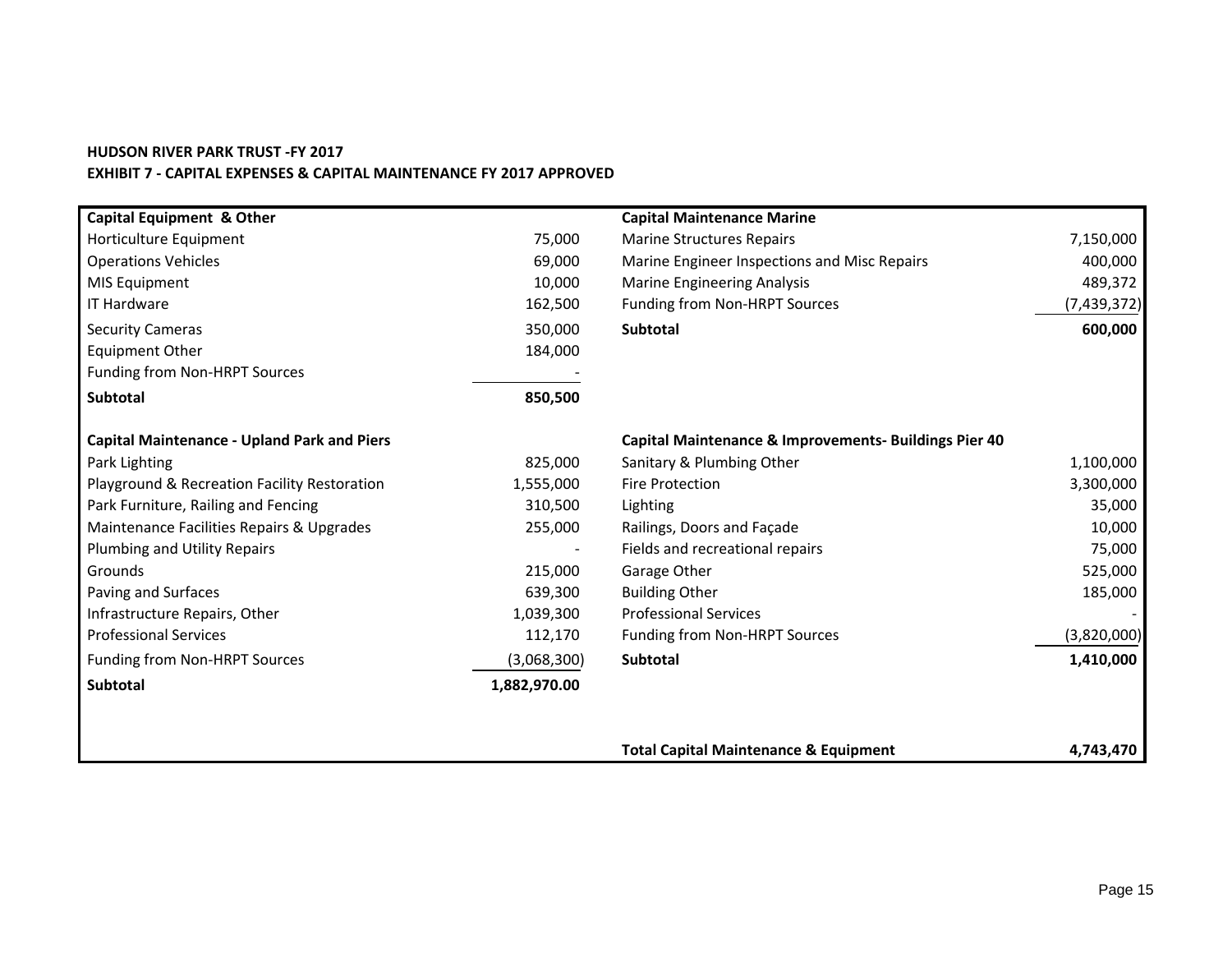

 $|16|$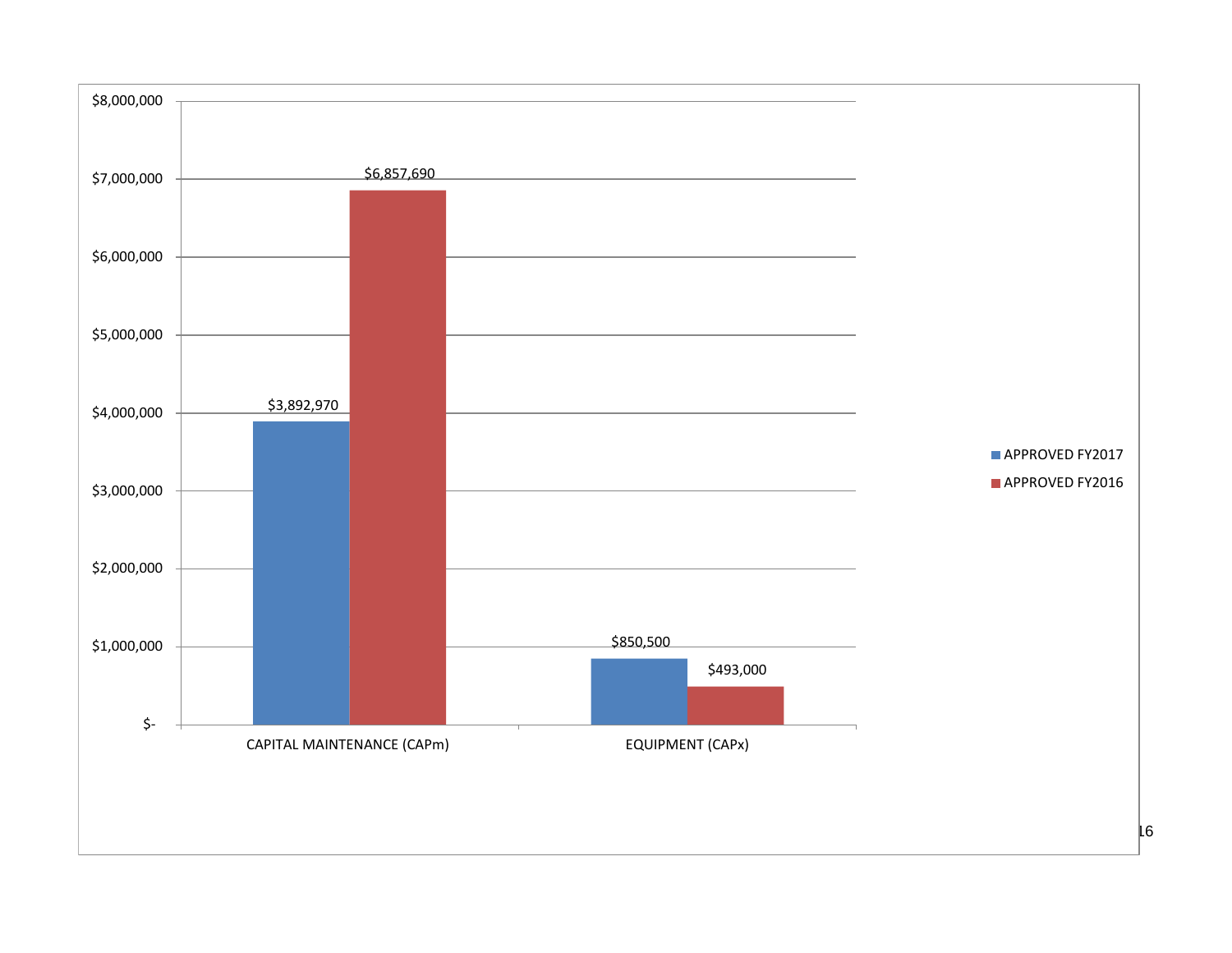#### **March 28th, 2016 Hudson River Park Trust Proposed Budget and Financial Plan Format, Supporting Documentation and Monitoring – Public Authorities (Statutory Authority: Constitution, article 10, §5; State Finance Law §8[14])**

#### **§ 203.6 (a) An explanation of the public authority's relationship with the unit or units of government, if any, on whose behalf or for whose benefit the authority was established.**

The Trust is a New York State (the State) public benefit corporation created under the Hudson River Park Act (the Act) and regulated as a State authority under the State's Public Authorities Law. The Trust is charged with the planning, construction, operation and maintenance of Hudson River Park (the Park), extending from 59<sup>th</sup> Street to Battery Park City. The mission of the Trust is to encourage, promote and expand public access to the Hudson River, promote water-based recreation, and enhance the natural, cultural, and historic aspects of the Hudson river in New York City for residents and visitors to the area.

The Trust is governed by a 13 member board of directors with the Governor and Mayor each appointing 5 members and the Manhattan Borough President appointing 3 members.

The Act also states that, to the extent practicable and consistent with the public interest and limitations placed on commercial activity, the costs of the operation and maintenance of the Park should be paid by revenues generated within the Park. The primary sources of such revenue are lease rents and occupancy permit fees, parking revenue from the Pier 40 garage, and certain user fees. This revenue is supplemented by contributions generated by private fundraising, Friends of Hudson River Park (FoHRP), and foundation support. New Park construction is funded primarily through budget appropriations by the City and the State.

#### **§ 203.6 (b) A description of the budget process, including the dates of key budget decisions.**

Budget development starts at the beginning of the third fiscal quarter with a comparison of projected actual expenses to current year budget and expenditure recommendations from individual department heads for the next year. An analysis of fixed and contractually obligated expenses, and a review of revenue generated by existing (current fiscal year) and projected (next fiscal year) leases, permits, and operating revenue such as fees and parking charges is performed by the Vice President of Finance with relevant Department Heads. Where possible, adjustments to expenses are performed such that efficiencies are achieved; unnecessary expenses and unused budget lines are eliminated or reduced.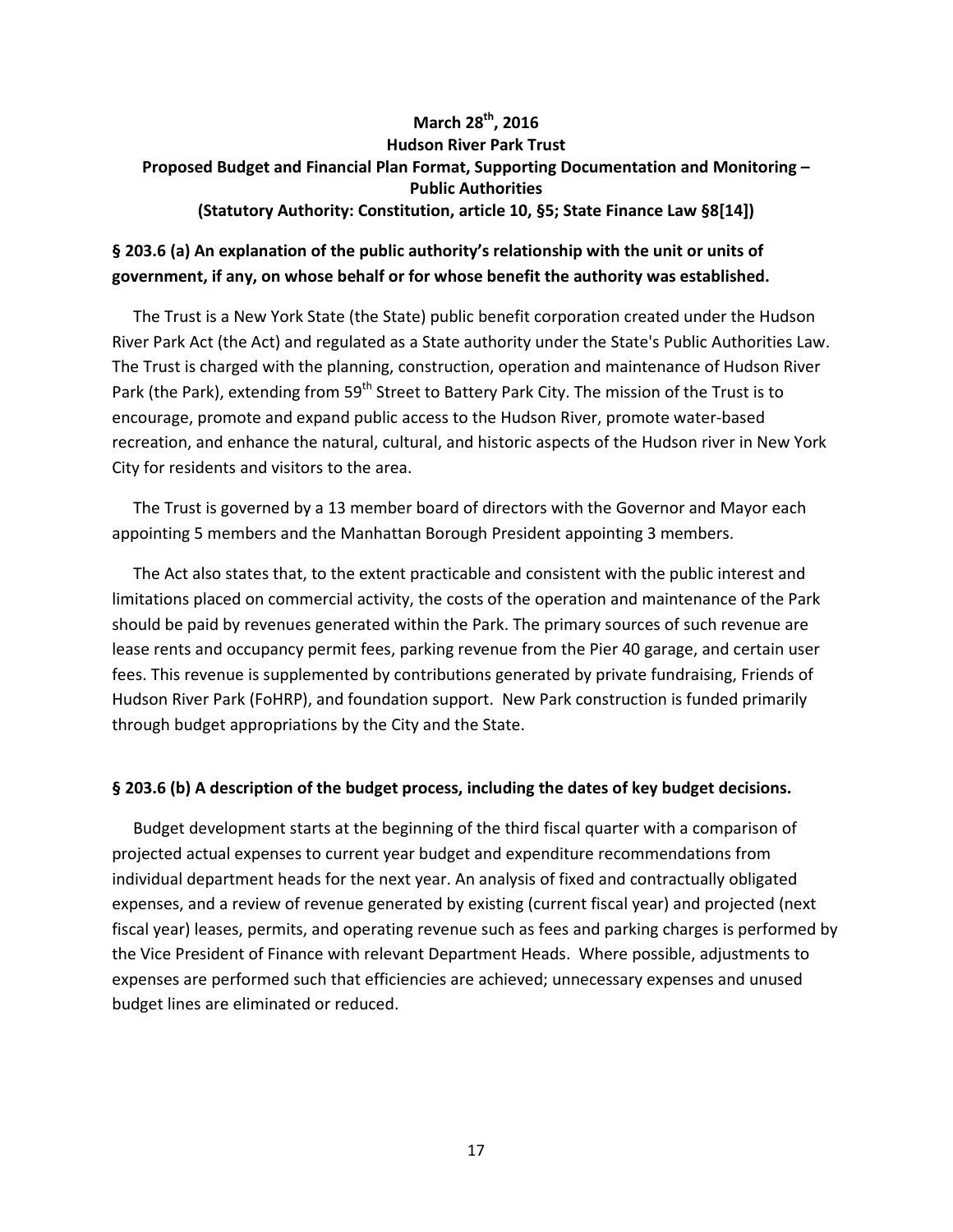#### **Hudson River Park Trust – Expense and Revenue Budgeting Process**

Following is the Finance Department internal procedure for establishing Fiscal Year Budget April 1 to March 31.

1) Budget vs. Actual variance report is generated for each department by the Vice President of Finance.

Sources of information utilized to prepare the budget:

- Approved budgets for current year
- Current year expenditure information to date from the Trust's Great Plains accounting system

2) The Vice President of Finance distributes budget forms (in Excel) with instructions to the Department heads on how to present their budget recommendations for the upcoming Fiscal Year. The forms include all expenditure account codes used in the current budget year, the current year actual (year to date), projected actual, and a blank column for the request for the next budget year. The form also provides an opportunity for the Department heads to explain or justify new types of proposed expenditures or to further explain large increases or decreases. Proposed equipment lists (generally for IT and motor pool) are prepared separately.

3) Department heads submit their estimates and discuss budget requests with the Vice President of Finance, with requests modified at a budget meeting. New needs requiring justifications are discussed at the meeting, and continuing operations are reviewed for current expenditure level and reasons for incremental increases or decreases. Unused lines appearing in prior year departmental budgets are generally eliminated. Discretionary expenditure levels (e.g., programmatic items) are evaluated separately from generally fixed expenses lines (e.g., insurance and utilities). The Vice President of Finance then aggregates all departmental proposals to evaluate and compare with prior year expenditure levels on agency-wide basis. This also involves assessing whether the total of all departmental estimates is greater than projected financial revenue resources and then developing a tentative/proposed budget that provides necessary expenditure levels within the limits of available resources.

4) Capital maintenance is treated as a new expenditure each budget year and reviewed with the Facilities, Operations and Design & Construction department staff. Capital maintenance expenditures in excess of net operating income are analyzed to determine whether deferrals are possible, and whether outside funding is available.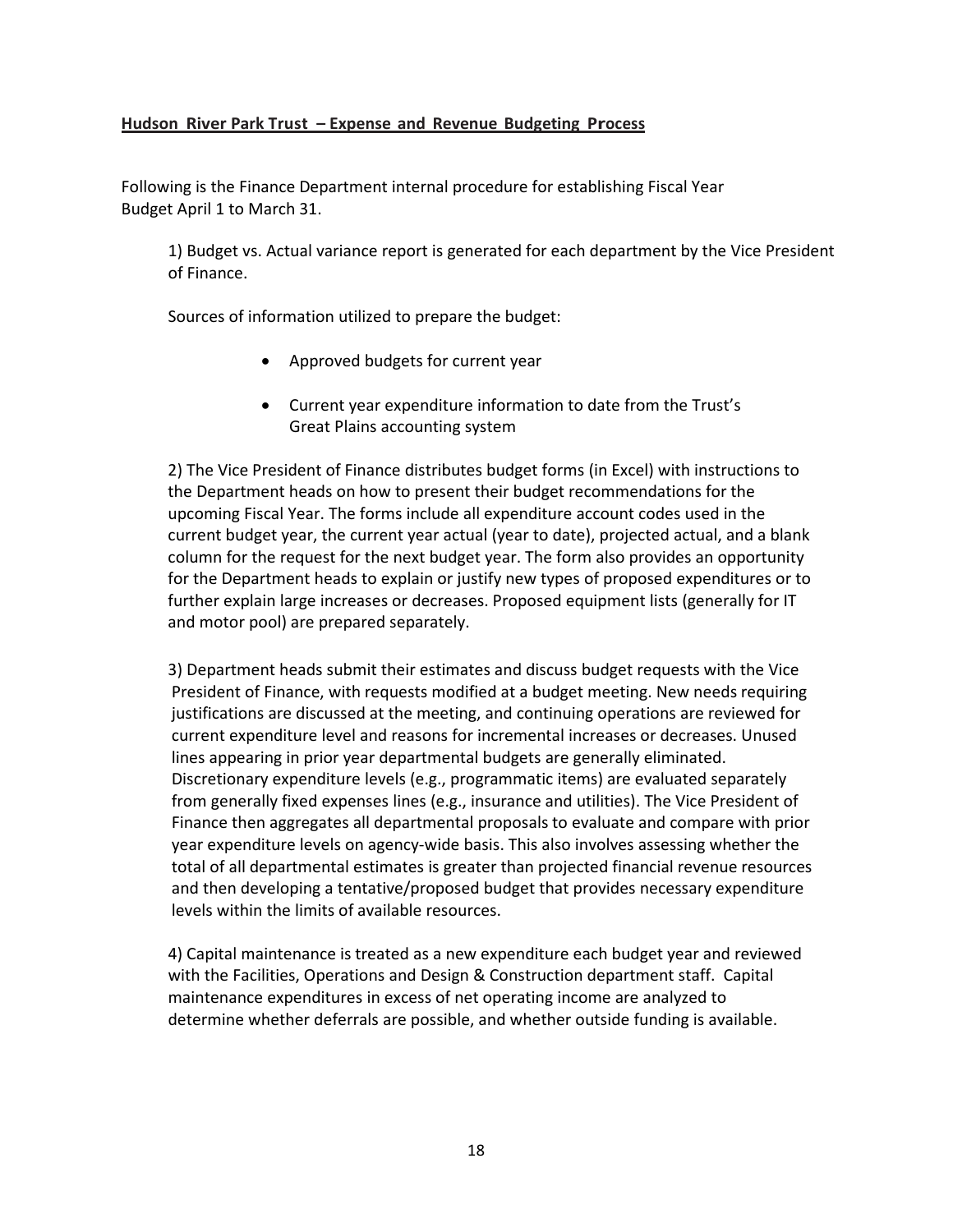5) The revenue budget is prepared based on

(a) projected lease rent and permit fees, for both existing contracts and reasonably expected new contracts

(b) garage revenue based on current year occupancy and rates, calendar year budget prepared by HRPT's independent parking consultant, and expected parking space availability

(c) field fees, generally at current year level

(d) event fees based upon expected availability of venues, and

(e) expected contributions after consultation with Friends of Hudson River Park (FoHRP).

6) The personnel services budget is prepared after consultation with department heads on staffing levels and needs for both seasonal and permanent positions. Any changes in permanent staffing needs are then discussed with the Executive Vice Presidents, Director of Human Resources, and President/Chief Executive Officer (CEO). Health and other fringe benefit costs are analyzed on an employee-by-employee basis.

7) Once the department budgets are tentatively set and personnel and capital maintenance needs are assessed, the Chief Financial Officer (CFO) reviews them to ensure they are complete, reasonable, and mathematically accurate.

8) After all information is gathered; the Vice President of Finance uses the information from the budget forms to prepare the tentative/proposed budget and meets with the Chief Financial Officer and Chief Executive Officer.

9) Once the proposed budget is reviewed by the Chief Financial Officer and Chief Executive Officer, it goes to the Audit/Finance committees for review and comments. Attending the Audit/Finance committee meeting are the Chief Financial Officer, Chief Executive Officer, Executive Vice President, General Counsel, Vice President of Finance and board committee members.

10) The proposed budget is posted on the Trust's website and posted for public inspection at locations within the Park.

11) The proposed budget receives final review by the Audit/Finance committee which then refers the budget to the full Board for its approval.

#### **Park Programs Department**

In December 2015, the Vice President of Public Programs met with the Vice President of Finance to review the department's FY 2016 operating budget as of October 2015; confirmed projections for the remainder of the fiscal year; and presented recommendations for the FY 2017 operating budget for review and approval.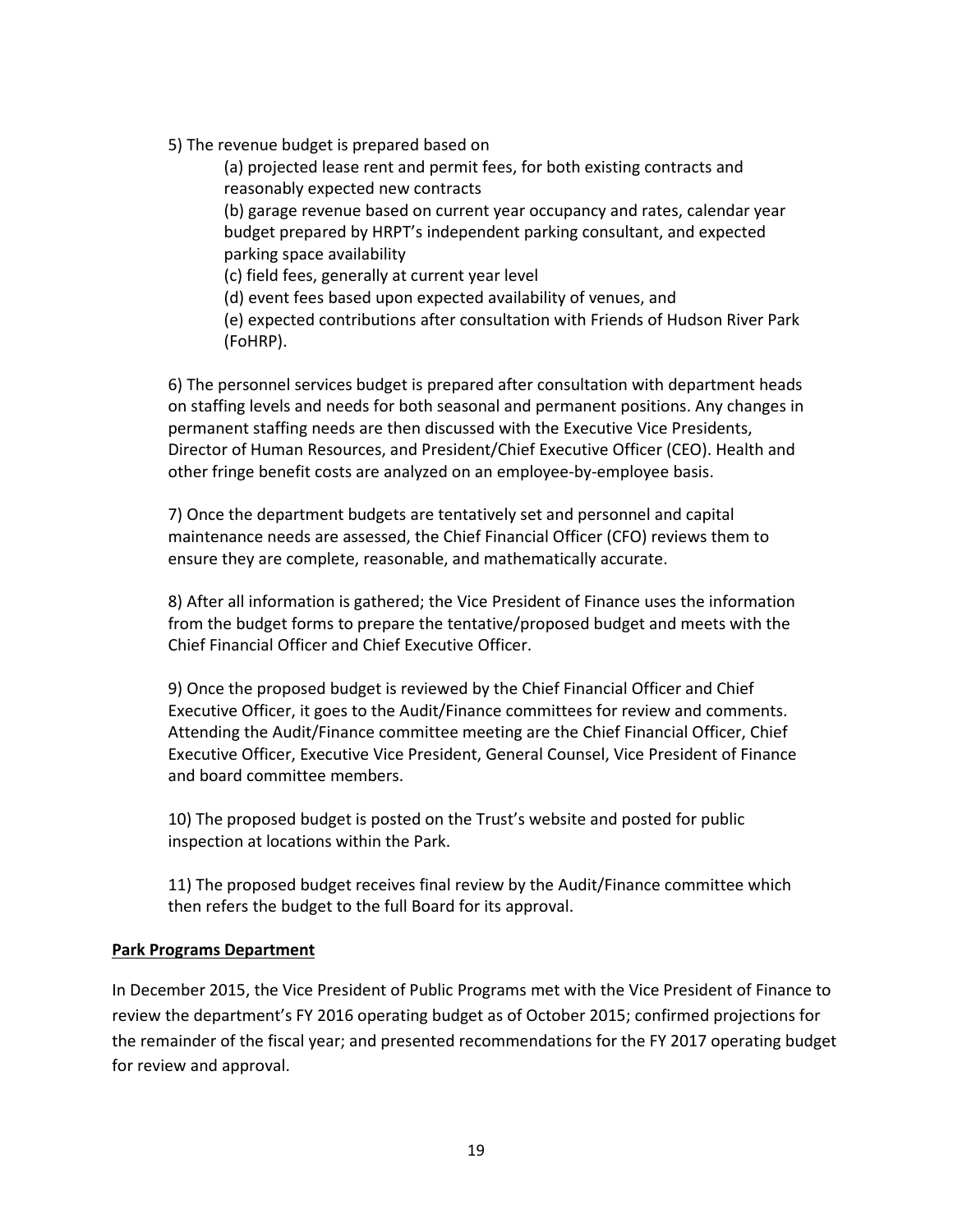A detailed timeline follows:

- First budget review between Public Programs and Finance took place on December  $21^{st}$ , 2015
- Public Programs staff reviewed the budget and recommended changes on December 23 $^{\text{rd}}$ , 2015
- Initial changes to individual line items were submitted to the Finance department on January  $5<sup>th</sup>$ , 2016
- A final review of the budget by Public Programs and Finance took place on January  $13^{th}$ , 2016

#### **Operation and Facilities Departments**

In December 2015, the Vice President of Operations and Senior Director of Facilities Department met with the Vice President of Finance to review the department's FY 2016 operating budget as of October 2015; confirmed projections for the remainder of the fiscal year; and presented recommendation for the FY 2017 operating budget for review and approval.

A detailed timeline follows:

- First budget materials provided for review were sent to the department heads on November  $24<sup>th</sup>$ , 2015
- Initial changes to individual line items and categories were submitted to and reviewed with Finance on January  $6<sup>th</sup>$ , 2016
- Changes and comments resulting from the meeting were submitted to Finance on January  $12^{th}$ , 2016
- A final review of the budget by Operation and Facilities and Finance took place on January  $12^{th}$ , 2016

# **Information Technology Department (IT)**

In December 2015, the Chief Information Officer of Information Technology department met with the Vice President of Finance to review the department's FY 2016 operating budget as of October 2015; confirmed projections for the remainder of the fiscal year; and presented recommendations for the FY 2017 operating budget for review and approval.

A detailed timeline follows:

- First budget review between IT and Finance took place on December  $7<sup>th</sup>$ , 2015
- IT staff reviewed the budget and recommended changes were agreed to by the staff on December 10<sup>th</sup>, 2015
- Initial changes to individual line items were submitted to the Finance department on December  $29<sup>th</sup>$ , 2015
- A final review of the budget by IT and Finance took place on January  $11^{th}$ , 2016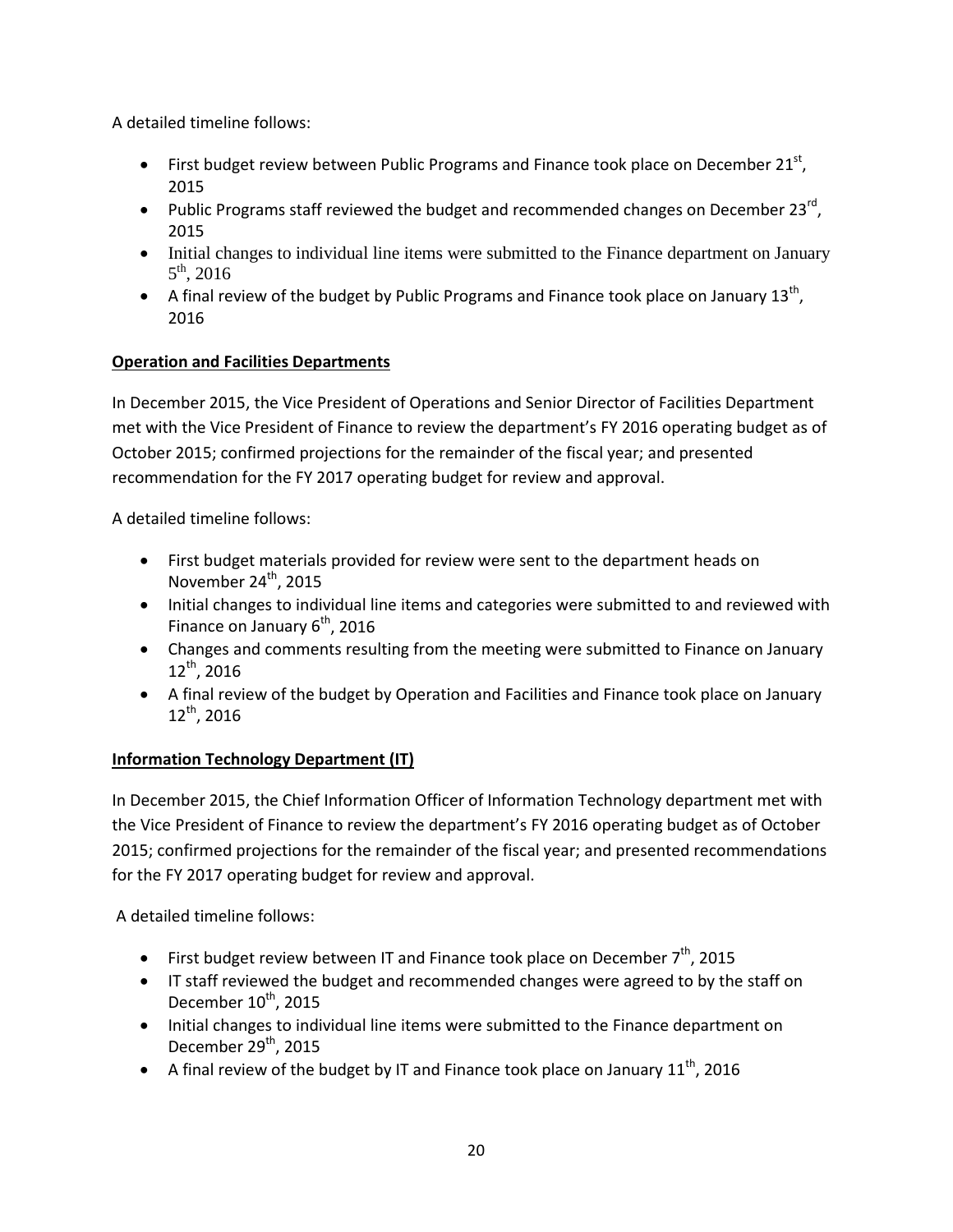#### **Legal Department**

In January 2016, the General Counsel & Deputy Counsel of Legal department met with the Vice President of Finance to review the department's FY 2016 operating budget as of October 2015; confirmed projections for the remainder of the fiscal year; and presented recommendation for the FY 2017 operating budget for review and approval.

A detailed timeline follows:

- First budget review between Legal and Finance took place on January  $4^{\text{th}}$ , 2016
- Legal staff reviewed the budget and recommended changes were agreed to by the staff on January  $5<sup>th</sup>$ , 2016
- Initial changes to individual line items were submitted to the Finance department on January  $6<sup>th</sup>$ , 2016
- Additional changes were submitted to Finance on January  $18^{th}$ , 2016
- A final review of the budget by Legal and Finance took place on January  $18^{th}$ , 2016

#### **Education Department**

In January 2016, the Vice President of Education department met with the Vice President of Finance to review the department's FY 2016 operating budget as of December 2015; confirmed projections for the remainder of the fiscal year, and presented recommendation for the FY 2017 operating budget for review and approval.

A detailed timeline follows:

- First budget review between Education and Finance took place on January  $7^{th}$ , 2016
- Education staff reviewed the budget and recommended changes were agreed to by the staff on January 7<sup>th</sup>, 2016
- Initial changes to individual line items were submitted to the Finance department on January  $7<sup>th</sup>$ , 2016
- A final review of the budget by Education and Finance took place on January  $7<sup>th</sup>$ , 2016

#### **Administration Department**

In January 2016, the Chief Financial Officer met with the Vice President of Finance to review the department's FY 2016 operating budget as of December 2015; confirmed projections for the remainder of the fiscal year; and work together on the FY 2017 operating budget for review and approval by the Chief Executive Officer.

A detailed timeline follows:

- First budget review meeting took place on January  $18^{th}$ , 2016
- Chief Financial Officer reviewed the budget with the President and changes were made on January 18<sup>th</sup>, 2016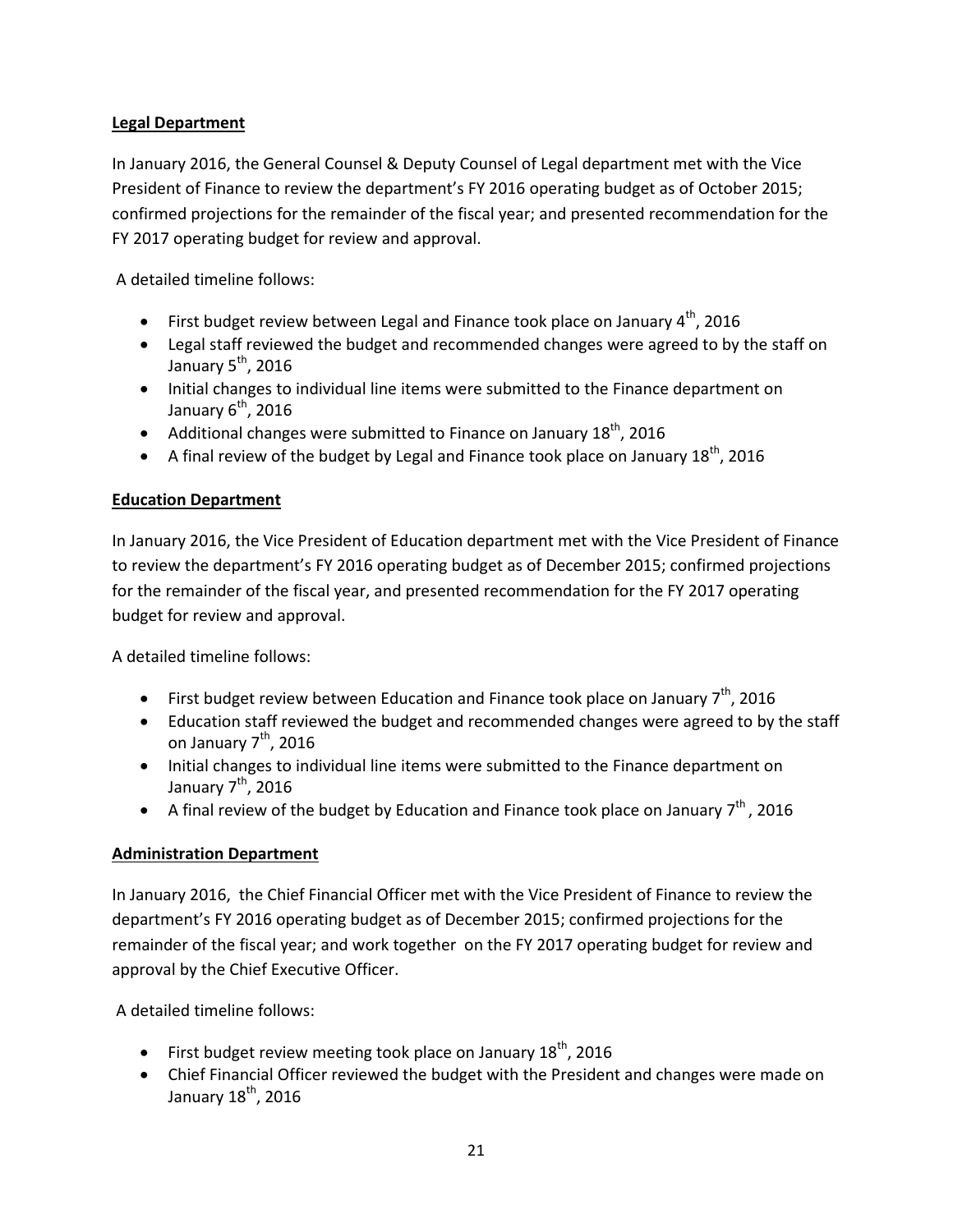- A final review of the budget took place on January  $18^{th}$ , 2016
- Supplemental items were added to the budget on March  $14^{\text{th}}$ , 2016

#### **Lease and Parking Revenue**

In January 2016, the Assistant Vice President of real estate was advised by the Vice President of Finance to work on the FY budget 2017 lease/occupancy agreement revenue schedule.

The Assistant Vice President follows listed procedure to generate lease/occupancy agreement schedules.

- Use current fiscal year lease/occupancy agreement revenue schedule and provide line by line review for each tenant.
- Review lease/occupancy agreements for escalation clauses
- Review the term/length of the lease/occupancy agreements
- Calculate escalation based on the terms of lease/occupancy agreement. Some are based on percentage and others are based on Consumer Product Index adjustment
- Calculate pilot fees by referencing NYC Department of Finance website for existing and tentative assessed value and tax rates
- Calculate estimates for percentage revenue based on the current year actuals for leases/occupants that pay on percentage of their gross income
- Estimate rental/fee revenues based on new potential lease/occupancy agreement
- Generate a new lease/occupancy agreement schedule for upcoming year

To have better control over income, property manager meets a member of finance department on monthly basis to review the accounts receivable aging report and reconciles lease schedule with sales report.

A final review of the lease schedule took place on March 28, 2016 between Vice President of Finance and the Chief Financial Officer and revision was made to incorporate reasonably expected new lease revenue from Super 57 LLC for Pier 57 as such lease was scheduled for approval by the Board of Directors on March 30, 2016. As part of the Lease approval of Pier 57 with Super P57 LLC, the Trust will receive payment of \$5,956,394.00 as a prepaid construction period rent for the period April 1, 2016 to March 31st, 2018. As required by generally accepted accounting principles, the Trust will book half of this payment as unearned revenue on its statement of net position (balance sheet) and the other half as rent revenue in Fiscal Year 2017 on its statement of activities (income statement).

#### **Design and Construction Department**

In January 2016, the Vice President of Design and Construction department met with Vice President of Finance to review the department's FY 2016 operating budget as of December 2015; confirmed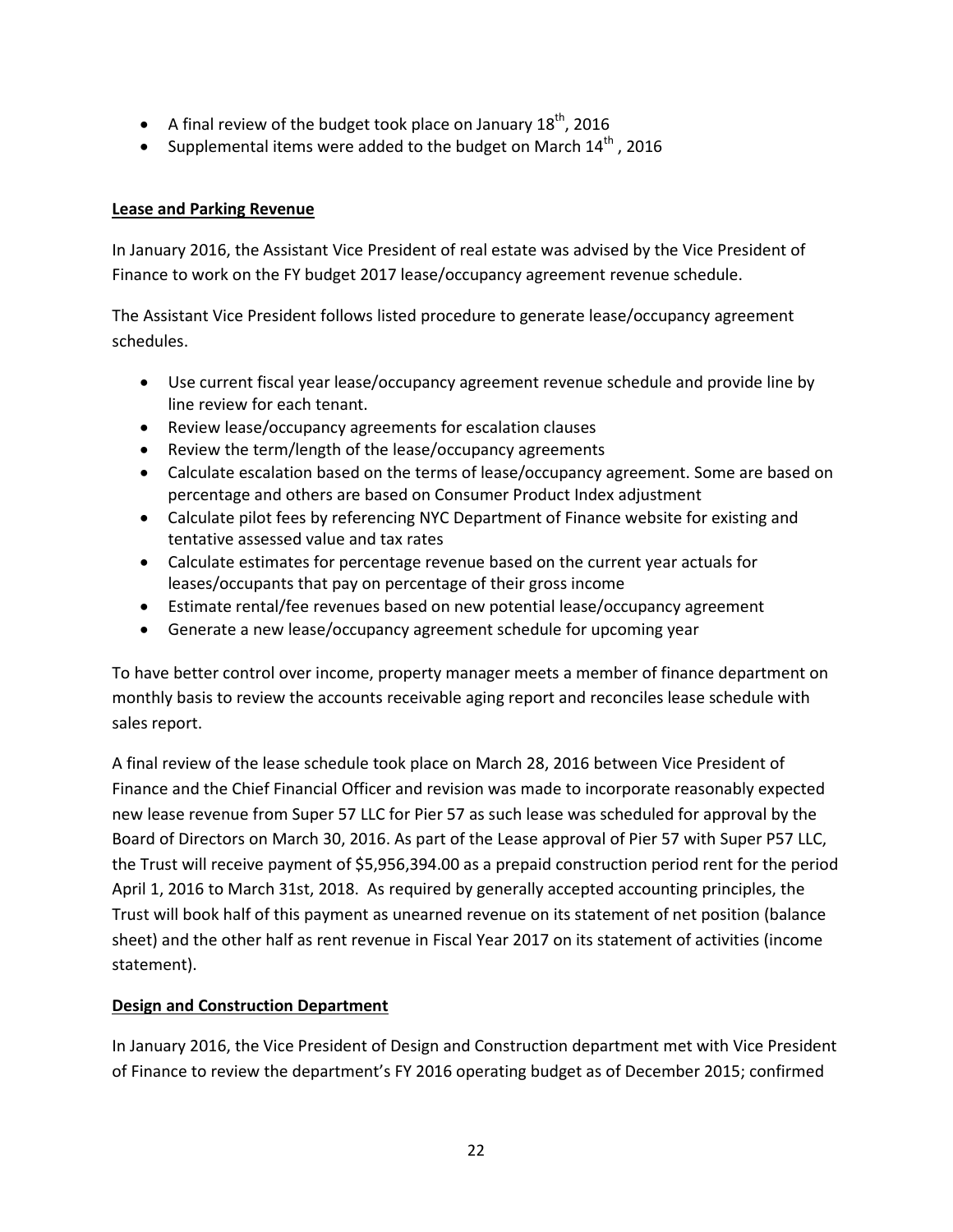projections for the remainder of the fiscal year; and presented the recommendation for the FY 2017 operating budget for review and approval.

A detailed timeline follows:

- First budget review between Finance and Design and Construction took place on January  $7<sup>th</sup>$ , 2016
- Design and Construction head reviewed the budget and recommended changes on January  $7^{th}$ , 2016
- A final review of the budget by Design and Construction and Finance took place on January 18<sup>th</sup>, 2016

Capital maintenance requirements for the following fiscal year are discussed on weekly basis as part of the Senior staff meetings. The compiled list is first reviewed in September among the Executive Vice Presidents, Vice President of design and construction, Senior Engineer of design and construction, and department heads of the Operations and Facilities departments. Potential capital maintenance projects are evaluated for cost and urgency. After the analyzed list is completed, recommendations are presented to the Chief Executive Officer for inclusion in the annual operating budget.

The annual capital construction plan is considered as part of the 10 year capital plan for the completion of the Park that is maintained by the Chief Financial Officer and revised as necessary to reflect funding opportunities, changes to the scope(s) of planned capital projects, and the capacity of staff to contract and manage work. The plan is set prior to beginning of the fiscal year, but remains subject to revision.

# **§ 203.6 (c) A description of the principal budget assumptions, including sources of revenue, staffing, and future collective bargaining costs, and programmatic goals.**

For FY 2017 operating revenues of approximately \$23.79 million is projected to be approximately \$3.18 million greater than operating expenses of approximately \$20.60 million. This operating surplus will be applied to unfunded costs attributable to ongoing capital maintenance needs and the Trust's remaining share of Hurricane Sandy related recovery expenses which together total approximately \$4.74 million. To the extent that budgeted operating and capital maintenance expenses are authorized and fully expended during the fiscal year, and no additional operating revenue, capital grants or contributions are secured, the Trust is projected to experience a \$1.55 million reduction in its reserve funds in FY 2017.

The discussion below and attached exhibits compare the proposed FY 2017 budget, the approved FY 2016 budget, and estimated actual revenue and expenses for FY 2016. Please note that the projected actual expenses for FY 2016 are preliminary and subject to revision as some payables have not yet been entered into the accounting system and a number of accruals will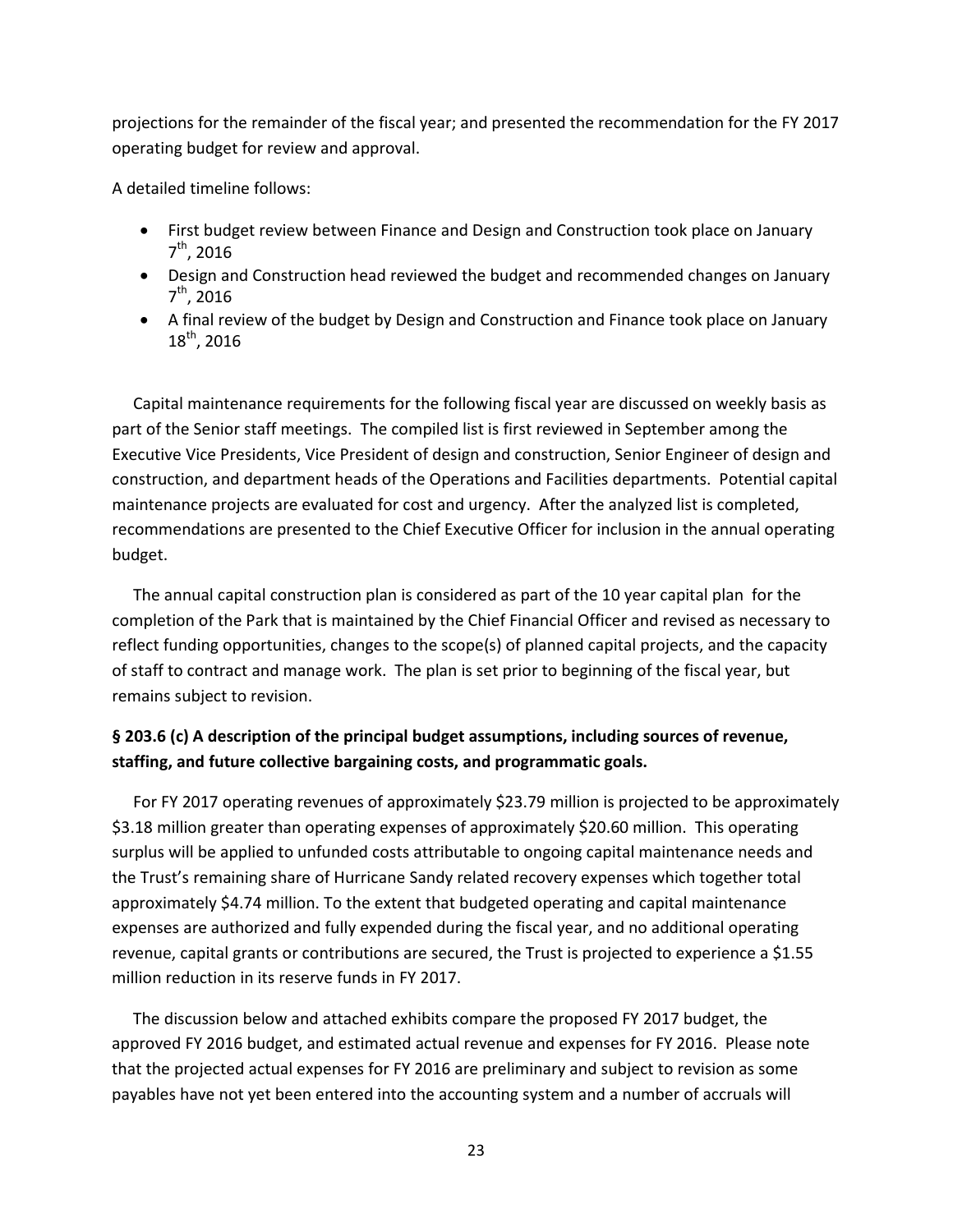require further adjustment. Staff will provide final actuals to the Audit (Finance) Committee and full Board when the fiscal year is closed and audited. In general, projected actual operating results for FY 2016 are expected to be more favorable than budget due to: (1) a positive variance in lease revenue due a one-time payment by Chelsea Piers of PILOT fees in connection with a refinancing as required under its lease; (2) greater success in securing sponsorships; (4) reduced personnel expenses due to temporarily unfilled, but budgeted, positions; (4) outside legal counsel fees being less than budgeted with a portion of such expenditures reimbursable from third parties; (5) decreased ordinary operating and capital maintenance costs as several projects were deferred to FY 2017; and (6) reduced security costs related to NYC Parks Enforcement Patrol staffing resulting from a deferred contract start date. In addition, Hurricane Sandy/Irene repair costs (net) were less than budgeted because of: (a) delays in permitting, engineering, designing and bidding some elements of infrastructure work, and (b) a pledge by the State to cover a portion of costs not reimbursed by FEMA. As a consequence of all of these factors, we anticipate, on a net basis, an FY 2016 operating income (NOI) surplus of \$7.1 million rather than a surplus of \$262,958 as budgeted.

Budget Information is presented in the following order (attached):

**Exhibit 1** lists important budget categories and amounts for the proposed FY 2017 budget, budget FY 2016 and projected actual (preliminary) FY 2016 results. The net operating loss after capital maintenance (CAPm), capital equipment expenditures (CAPx) and net Hurricane Sandy/Irene costs represents the Trust's true "bottom line." Please note that, for accounting purposes under GASB, most CAPm and CAPx are treated as investments in assets and not expenses. Exhibit 1 is the only exhibit which shows projected actual results; all other exhibits compare proposed FY2017 budget categories with the approved FY 2016 budget. For the reasons cited above, total revenue for FY 2016 is projected to be \$5.37 million greater and total operating expenses \$1.47 million less than budgeted.

**Exhibit 2** and accompanying pie chart provide the functional distribution of revenue and expenses for the proposed FY 2017 budget. On a year over year basis, revenue from leases, occupancy permits and fees is budgeted to increase by 45% and parking revenue to decrease by 2% since the NYC Department of Sanitation will no longer be contracting in bulk for parking spaces on behalf of UPS now that construction at their site has concluded; and contributions from FoHRP are budgeted at the same amount. The portions of the expense budget represented by direct Park operations, parking, administration (including IT and legal), labor costs and different categories of revenue are highlighted. Within the functional programmatic budget categories, expenditures for education and Park programs are budgeted to increase by 11%. Please note that administration costs account for 23% of all expenses and 28% of operating expenses less CAPm, CAPx and hurricane repairs.

**Exhibit 3** and its accompanying bar chart provide a summary comparison showing differences between the proposed FY 2017 and approved FY 2016 budgets. The lease and occupancy permit revenue category shows an increase of 42% due to the increase of PILOT (Payments in Lieu of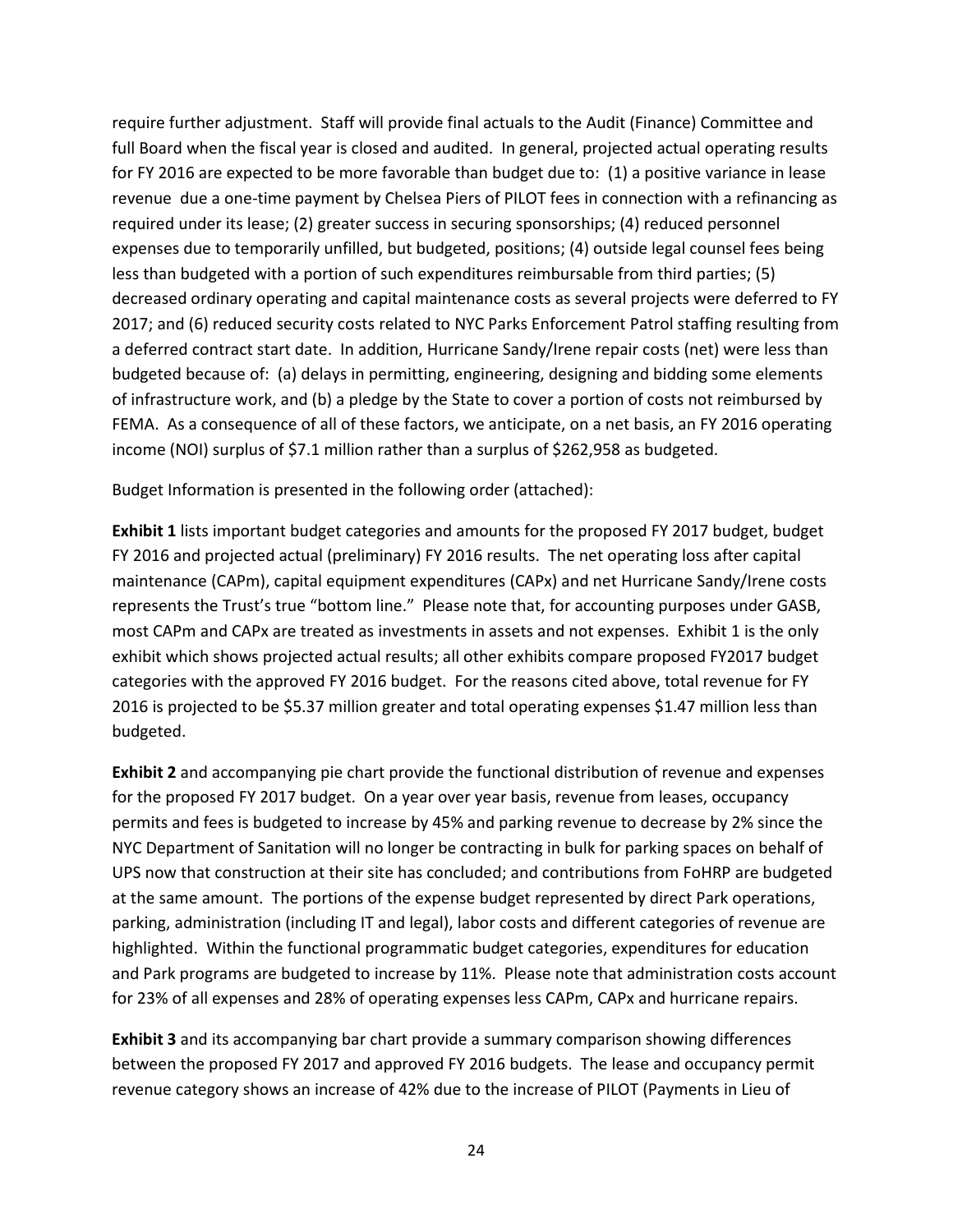Taxes) fees from Chelsea Piers by 1 million and reasonably expected revenue from Pier 57 lease of 2.97 million. The budget for capital maintenance for equipment shows the largest proposed increase (73%), mostly due to the planned park-wide security camera project.

**Exhibit 4** and its accompanying bar chart present the proposed FY 2017 and approved FY 2016 revenue categories showing an overall increase of 6%. Lease and occupancy permit revenue is budgeted to increase by \$4,176,506, or 42%, to \$14 million in FY 2017. The largest single source of lease revenue, including payment-in-lieu of real estate taxes (PILOT) based on the January tentative property assessment, is from Chelsea Piers. Chelsea Piers accounts for almost half of budgeted lease revenue. Other significant lease revenue sources include Con Edison (at Pier 98), Circle Line and expected new lease revenue from Super 57 LLC for Pier 57. Please note that we have budgeted a 5% allowance for vacancy and collections on lease and occupancy permit revenue. The Trust's budget for Event fees is projected to decrease in FY 2017 because the concert series previously located on Pier 97 is discontinued.

**Exhibit 5** and accompanying bar chart compare proposed FY 2017 and approved FY 2016 budgets for personnel services including both direct payroll (7% increase) and fringe benefits (4% increase). The increase in the personnel services budget reflects (1) budgeting for potential promotions (2) an anticipated overall increase in staff compensation levels and (3) an anticipated extension of an existing labor agreement with new compensation terms.

**Exhibit 6** and accompanying bar chart list Other than Personnel Services (OTPS) not otherwise included for the proposed FY 2017 and approved FY 2016 budget. Please note that the categories for certain expenses compared to prior years have been modified, discontinued, or moved to capital maintenance. Total OTPS expenses for FY 2017 are proposed to be increased by 6% as compared to the prior year budget.

**Exhibit 7** lists capital expenditures budgeted for equipment & software and capital maintenance. We provide a separate breakdown for capital maintenance for upland parks and piers (\$1.8 million), marine (\$600 thousand), and Pier 40 (\$1.4 million). Budgeted amounts are net of anticipated funding from NYC, NYS and other sources.

#### **§ 203.6 (d) A self-assessment of budgetary risks.**

The Authority prepares a self-assessment of budgetary risks and reviews it on an annual basis with the Finance Committee before the new fiscal year budget is recommended for approval by the full Board of Directors.

#### **§ 203.6 (e) A revised forecast of the current year's budget.**

The Authority did not revise the budget during the current fiscal year.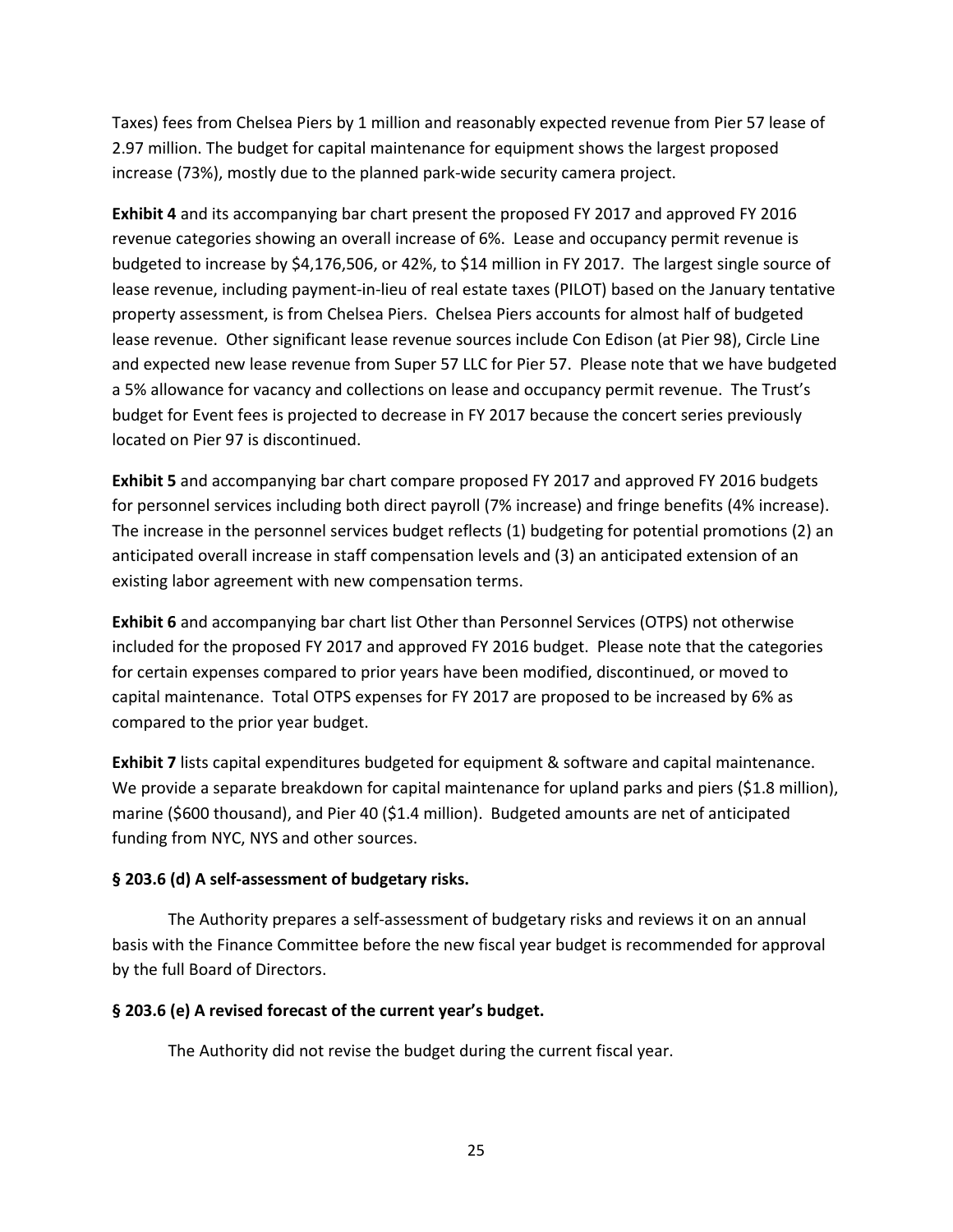# **§ 203.6 (f) A reconciliation that identifies all changes in estimates from the projections in the previously approved budget or plan.**

Variance over 10% is considered material for each revenue and cost line item and explanations are provided. There are no changes in budgetary estimates from the previously approved budget plan.

# **§ 203.6 (g) A statement of the last completed fiscal year's actual financial performance in categories consistent with the proposed budget or financial plan.**

|                                        | <b>Actual</b> | <b>Projected Actual</b> | <b>Budget</b> |
|----------------------------------------|---------------|-------------------------|---------------|
|                                        | 2015          | 2016                    | 2017          |
| <b>Operating revenue:</b>              |               |                         |               |
| Lease & permit revenue                 | 9,943,265     | 14,076,614              | 14,094,411    |
| Parking revenue                        | 6,541,525     | 6,292,801               | 6,057,965     |
| Fees and other revenue                 | 2,397,736     | 3,620,022               | 2,525,000     |
| Contributions                          | 1,037,388     | 1,058,175               | 1,000,000     |
| Interest                               | 115,021       | 108,032                 | 115,000       |
| <b>Total operating revenue</b>         | 20,034,935    | 25,155,644              | 23,792,376    |
|                                        |               |                         |               |
|                                        |               |                         |               |
| <b>Operating expenses:</b>             |               |                         |               |
| Employee compensation and benefits     | 7,119,644     | 7,424,887               | 8,424,169     |
| Other Expenses                         | 10,231,921    | 10,627,982              | 12,179,879    |
| <b>Total Operating Expense Expense</b> | 17,351,565    | 18,052,869              | 20,604,048    |

**§ 203.6 (h) A projection of the number of employees, including sources of funding, the numbers of full-time and full-time equivalents, and functional classifications.**

#### **The Organization:**

Full-time employees = 68

Part-time employees = 2

Seasonal employees = 32

Source of funding = HRPT Operating Revenue

**§ 203.6 (i) A statement of each revenue-enhancement and cost-reduction initiative that represents a component of any gap-closing program and the annual impact on revenues, expenses, and staffing.**

Not Applicable